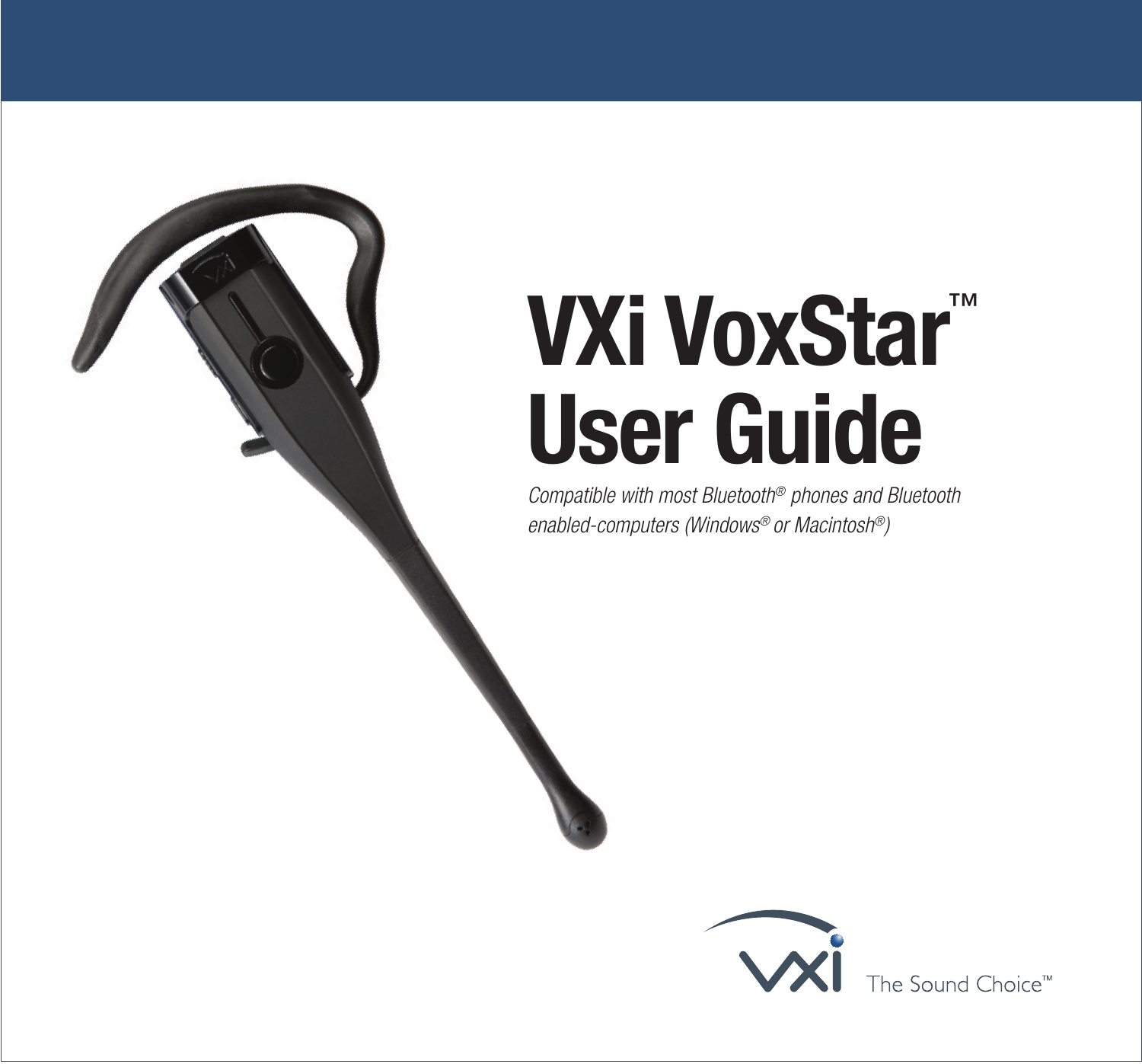# SAFETY INSTRUCTIONS / GLOSSARY

#### **SAFETY INSTRUCTIONS**

- Avoid hearing damage. Set volume at lowest comfortable level. If you experience ringing in your ears or voices sound muffled, stop using the headset. Avoid turning up volume to block noisy surroundings (it's possible to adapt to volume that is too high).
- Check with local and state laws regarding cell phone/headset usage while operating a motor vehicle.
- Do not immerse any part of this product in water.
- Plastic bags and small parts may cause choking if ingested. Keep them away from small children and pets.
- Use only the power cords included with this product.
- Avoid temperatures exceeding 140° F (will cause equipment failure).

#### **GLOSSARY OF TERMS**

**On**: Headset is on, but there is no connection to the phone (blue light, double flash).

**MFB**: Abbreviation for "Multifunction Button."

**Multipoint Mode**: Multipoint Mode allows you to pair and switch between two Bluetooth devices.

**Paired:** Two Bluetooth devices agree to communicate with one another.

**Standby Mode**: Headset is on, Bluetooth link is active, and the user is not on a call (blue light flashes slowly).

**Talk Mode**: Headset is in use with the cell phone while the cell phone is on an active call (blue light flashes slowly).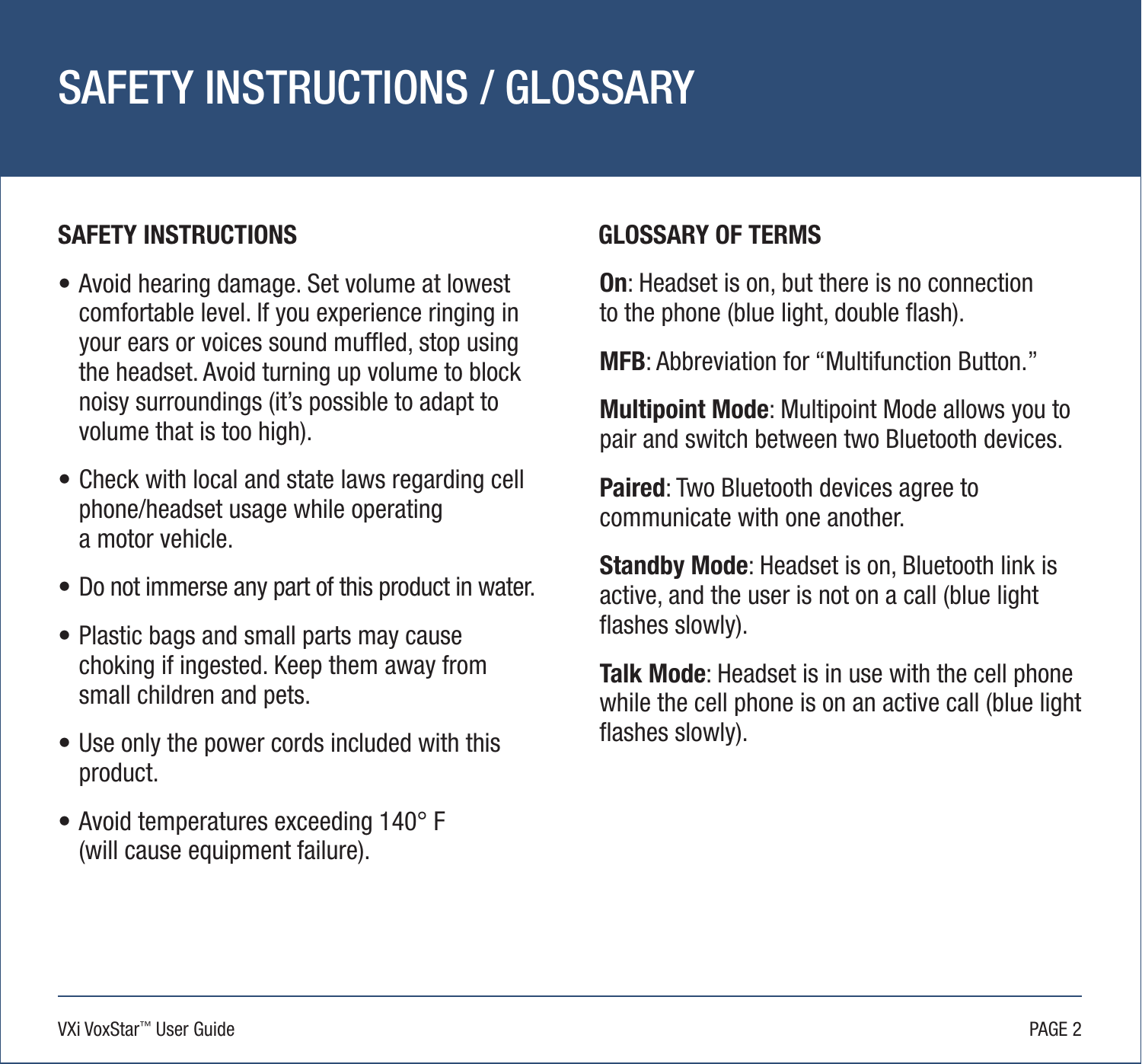# TABLE OF CONTENTS

| <b>Operation While Using the</b> |  |
|----------------------------------|--|

| • Last Number Redial<br>• Rejecting a Call<br>• Voice Dial<br>• Transfer Audio<br>• Turn Indicator Lights On/Off<br>• Automatic Bluetooth Connection |
|------------------------------------------------------------------------------------------------------------------------------------------------------|
| Reset Paired Devices List 19                                                                                                                         |
|                                                                                                                                                      |
|                                                                                                                                                      |
|                                                                                                                                                      |
|                                                                                                                                                      |
|                                                                                                                                                      |
| IC Notice to Canadian Users 28                                                                                                                       |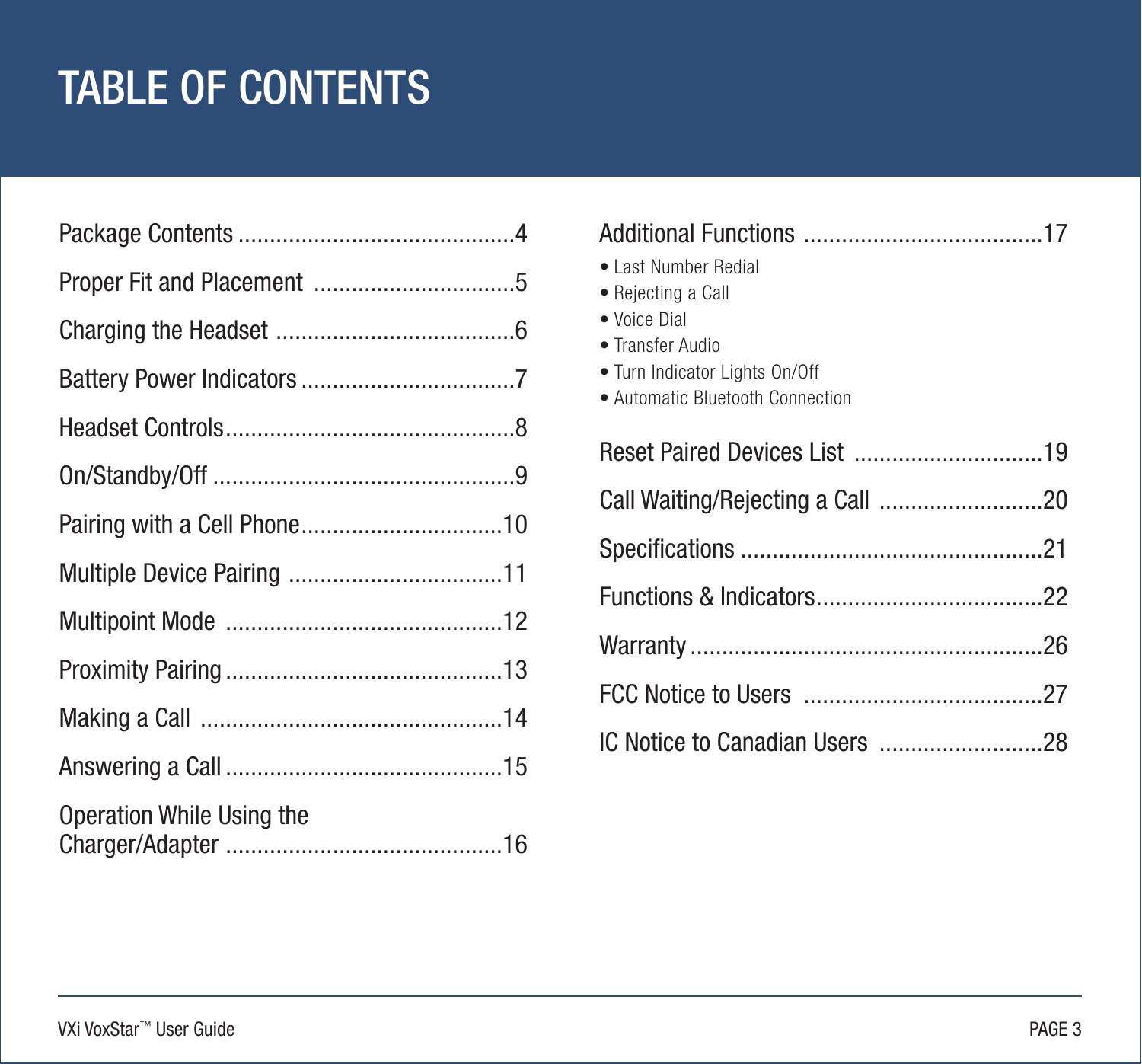# <span id="page-3-0"></span>PACKAGE CONTENTS

- **1.** VoxStar™ Headset with Ear Hook
- **2.** Cheek Pad
- **3.** Foam Ear Cushions (1 small and 1 large)
- **4.** Rubber Ear Cushion
- **5.** Contoured Ear Buds (1 small, 1 medium, and 1 large)
- **6.** Ear Bud Adapter Ring
- **7.** USB Charging Cable
- **8.** AC Adapter
- **9.** Quick-Start Guide (not shown)

*Images are not shown to scale.*

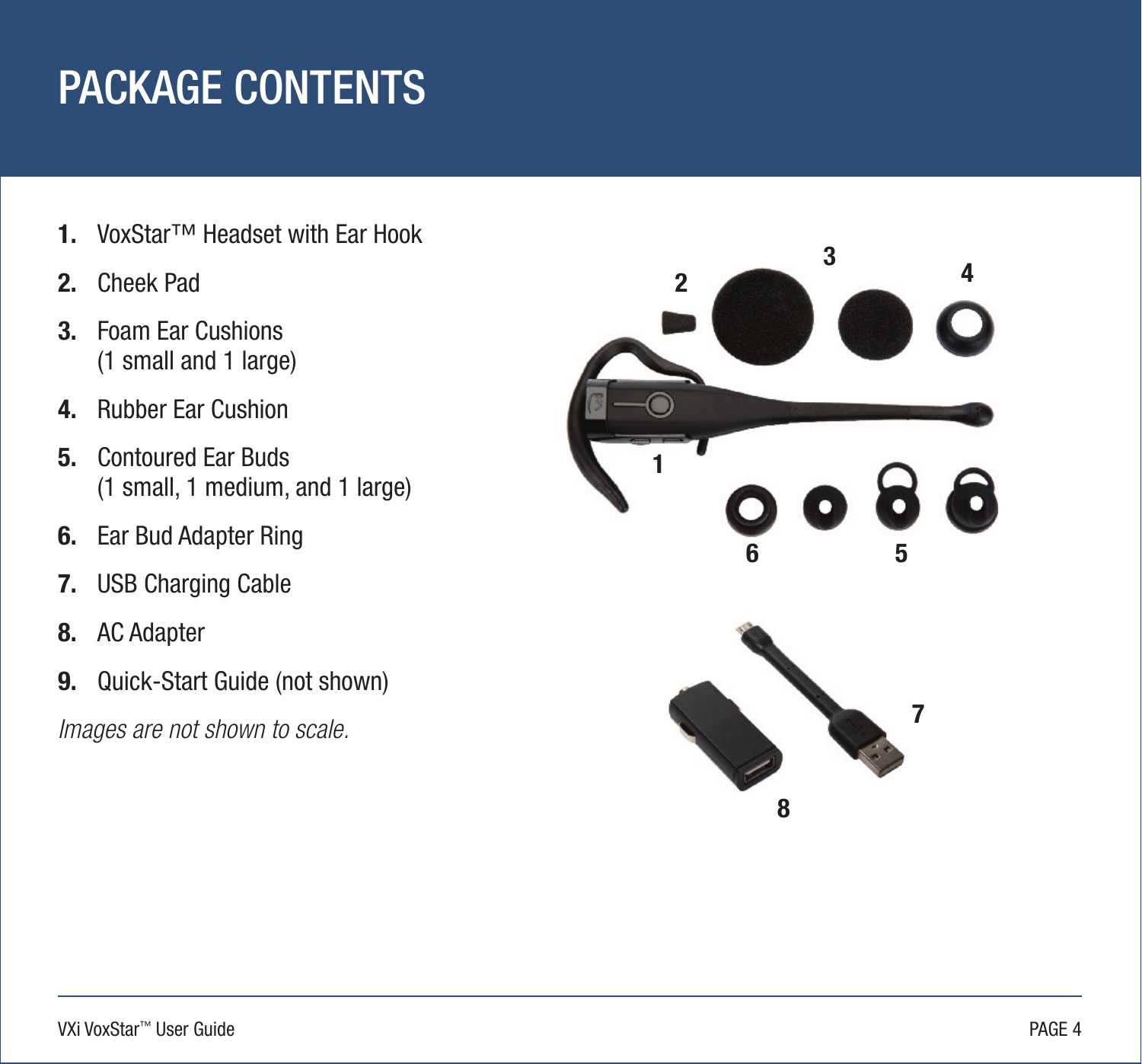# <span id="page-4-0"></span>PROPER FIT AND PLACEMENT

To get the best performance from our noise-canceling technology, position the microphone near the corner of your mouth. Positioning is important; small adjustments in microphone placement can improve performance.

**Ear Bud Assembly**: Multiple sizes of ear tips are included. Choose the size that gives you the optimal fit.



**Over-the-ear wearing style**: Attach to ear hook as shown. Add foam or rubber ear cushion and optional foam cheek pad. Place the ear hook over your ear and mold it so it fits securely and comfortably.



*Optional cheek pad goes here*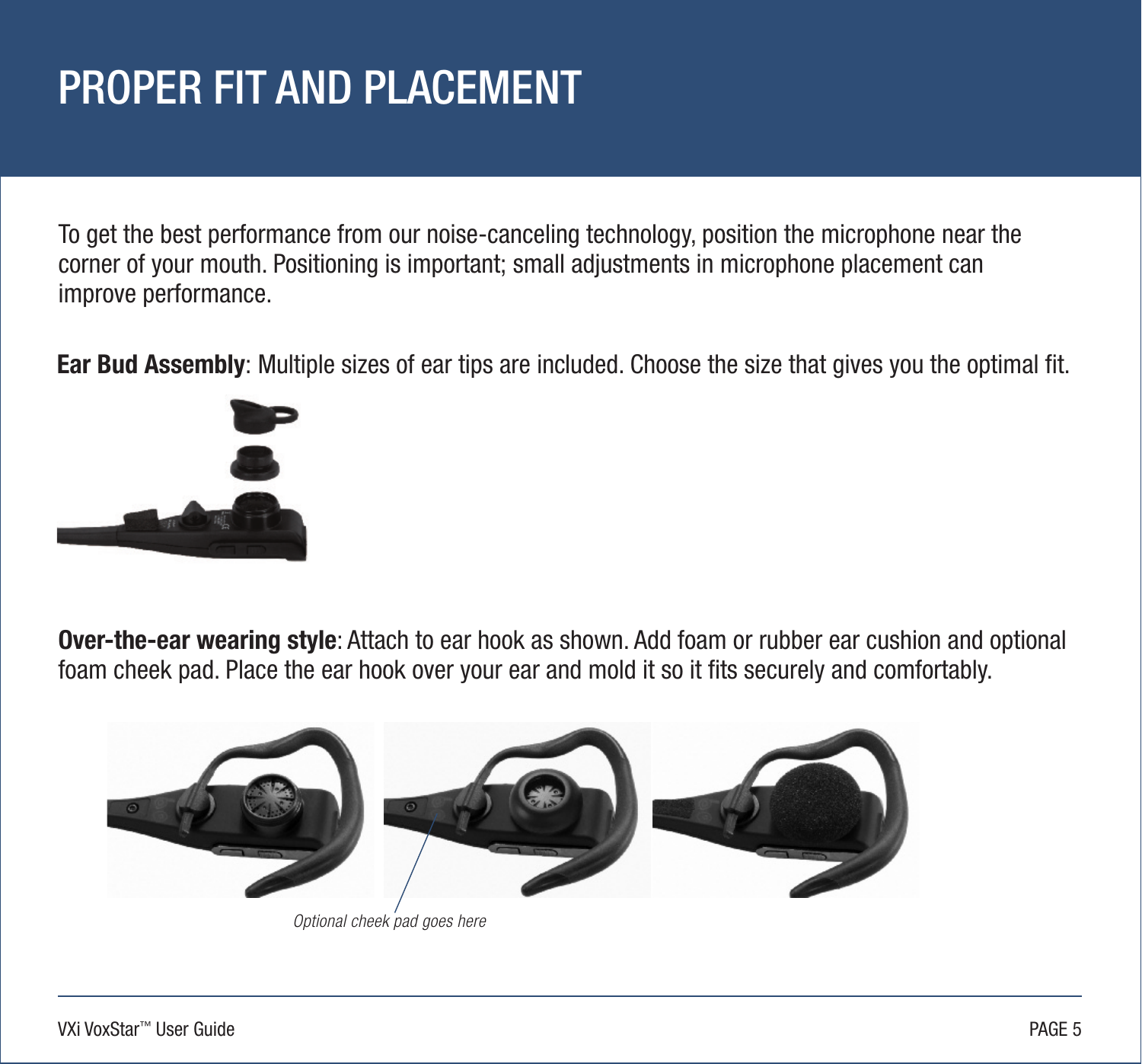### <span id="page-5-0"></span>CHARGING THE HEADSET

Connect charger cord into the headset's charging port. The MFB's indicator light may turn blue for several seconds while the headset determines the level of charge the battery is holding. *Do not* remove the headset from the charger. If the headset is not fully charged, the indicator will turn RED within a short period (less than 3 minutes). When the indicator turns blue—and *stays* blue—the unit is fully charged. It could take approximately 2.5 hours to achieve a complete charge.





Headset Charging Port USB Charging Cable & DC Adapter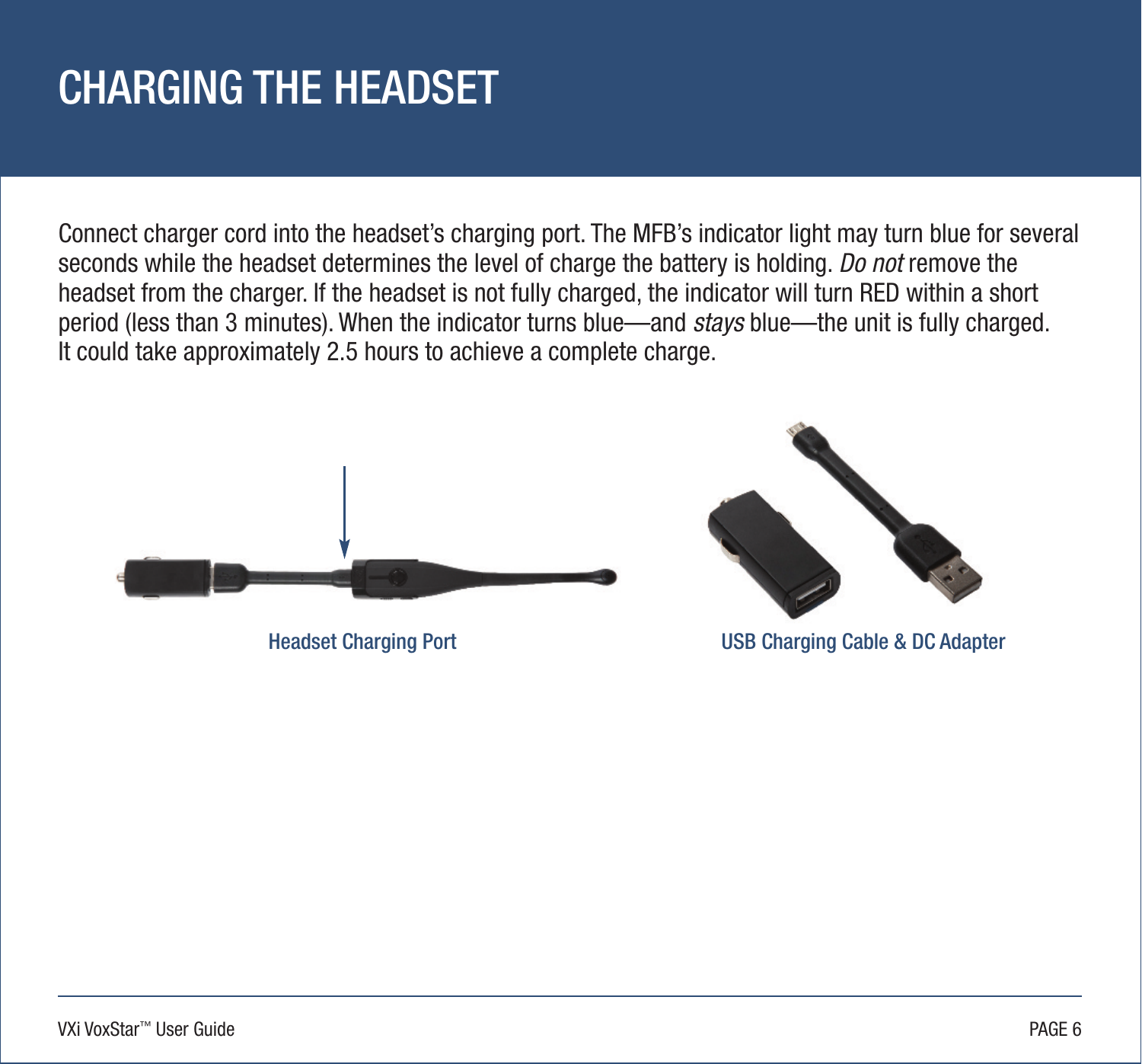# <span id="page-6-0"></span>HEADSET CONTROLS

While charging, the MFB's indicator light shows the level of battery power on your VoxStar as follows:

**Blue light**: Fully charged. Over 7 hours' talk time.

**Red light**: Less than a full charge.

For best performance, keep charging the headset when not in use.

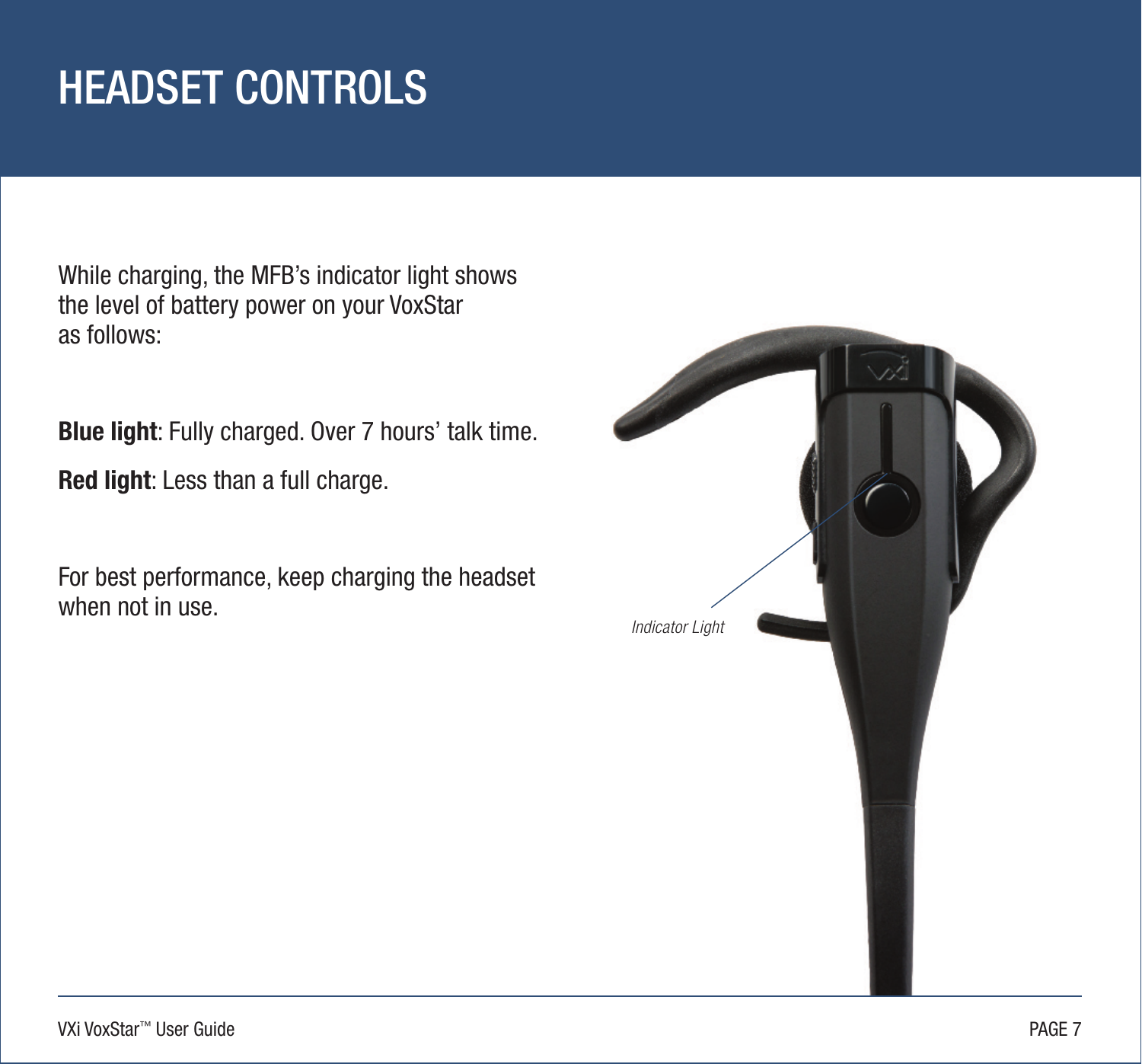# <span id="page-7-0"></span>HEADSET CONTROLS

**Volume Increase**: Quickly press and release the Volume Up/Mute button. Repeat until desired volume is attained.

**Volume Decrease**: Quickly press and release the Volume Down button. Repeat until desired volume is attained.

**Microphone Mute/Un-Mute**: While on a call, hold down the Volume Up/Mute button for 2 seconds until you hear a beep. A mute reminder beep will be heard every 10 seconds. *Repeat to un-mute*.

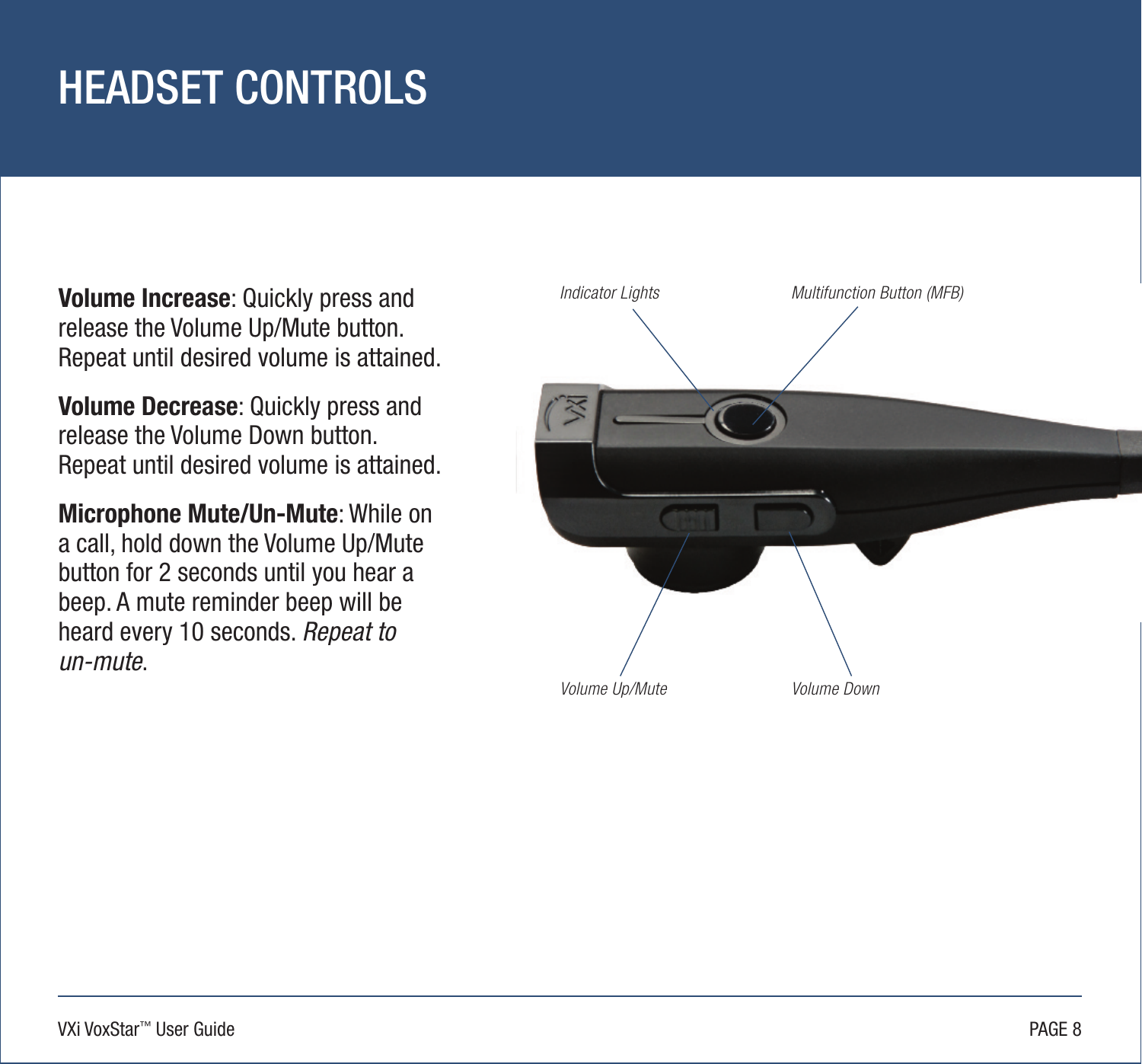### <span id="page-8-0"></span>ON / STANDBY / OFF

**Turn Headset On**: Hold down the MFB for approximately 2-3 seconds until you hear a voice prompt (in English), "Power on." The blue light will flash twice every second.

**Standby Mode**: Once the headset is turned on (after the initial pairing), it will attempt to connect to the last device that it was paired with, putting itself into Standby Mode. (The headset can also be put into Standby Mode with a quick press and release of the MFB). The blue light will flash indicating an active Bluetooth link. The headset will give a voice prompt (in English), "Your headset is connected."

**Turn Headset Off** (conserves battery power): Hold down the MFB for approximately 3-4 seconds until you hear a voice prompt (in English), "Power off." A red light will flash 4 times and the headset will turn off.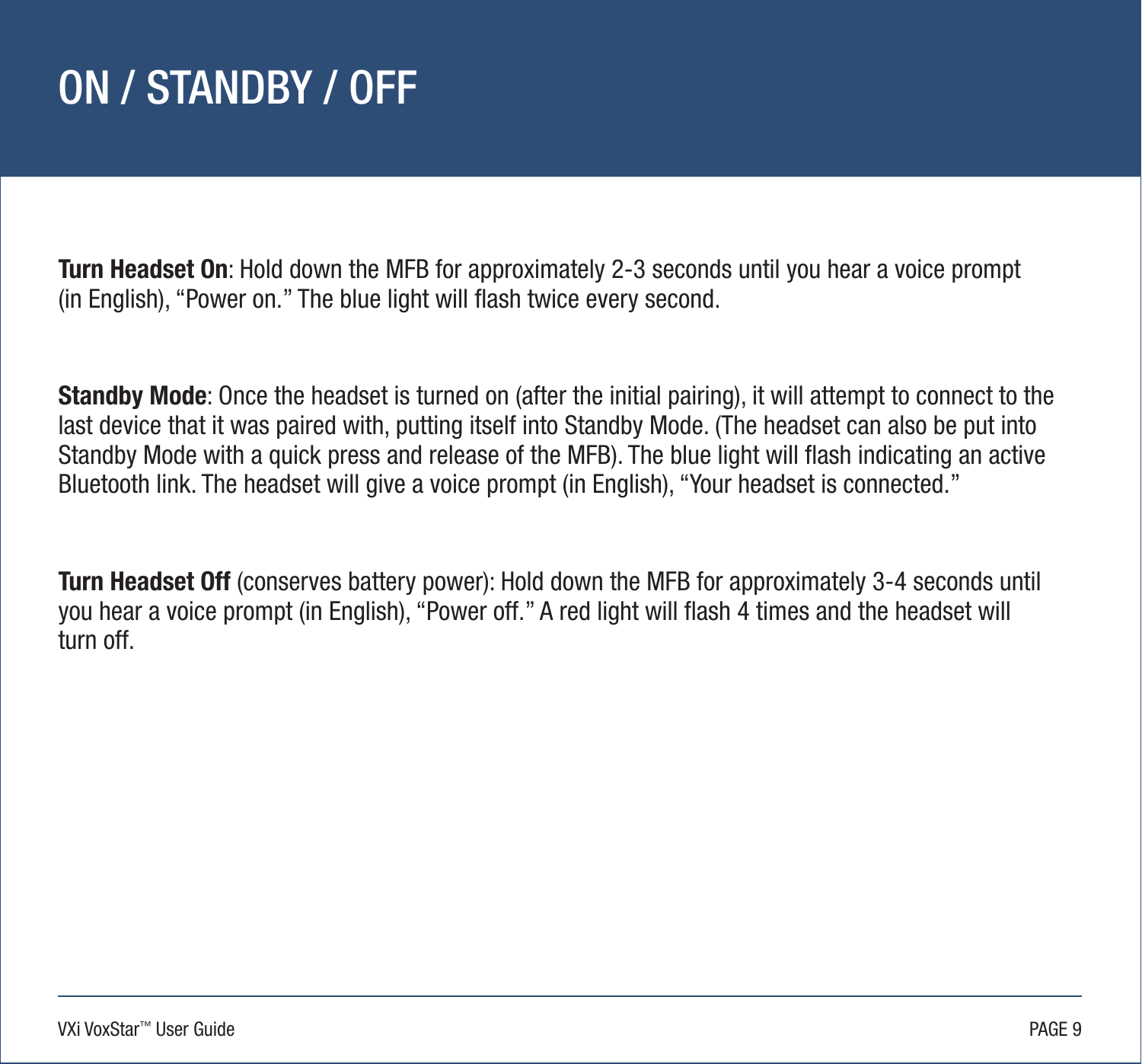# <span id="page-9-0"></span>PAIRING WITH A CELL PHONE

Keep headset and phone no less than 3 inches and no more than 3 feet apart while pairing. Keep other Bluetooth devices at least 50 feet away, or turn them off. *NOTE: The headset can be paired with up to 8 different devices but can only be connected to one at a time. It can only switch back and forth between 2 devices in Multipoint Mode.*

1. Turn headset off.

2. Press the MFB until the light rapidly flashes blue and you hear the audio prompt "Power On" and keep holding until you hear "Discovering." *IMPORTANT: Wait for all audio prompts and the blue, rapidly flashing light. This may take up to 8–10 seconds*. Release the MFB.

3. Put your cell phone into Bluetooth Search/Scan Mode per the manufacturer's instructions.

4. Wait while the devices discover each other: This could take up to 2 minutes. Once the phone discovers the headset, select "pair" and enter a passcode of "0000" if instructed. Once pairing is complete, the headset's rapid blue light will stop flashing and the phone may prompt you to 'connect' to the headset. Enter "Yes" on the phone if prompted to connect to the headset. **When connected, you'll hear the voice prompt , "Your headset is connected," and the blue light will flash slowly (once every 3–4 seconds), indicating that the headset is in Standby Mode and ready to make or receive calls.**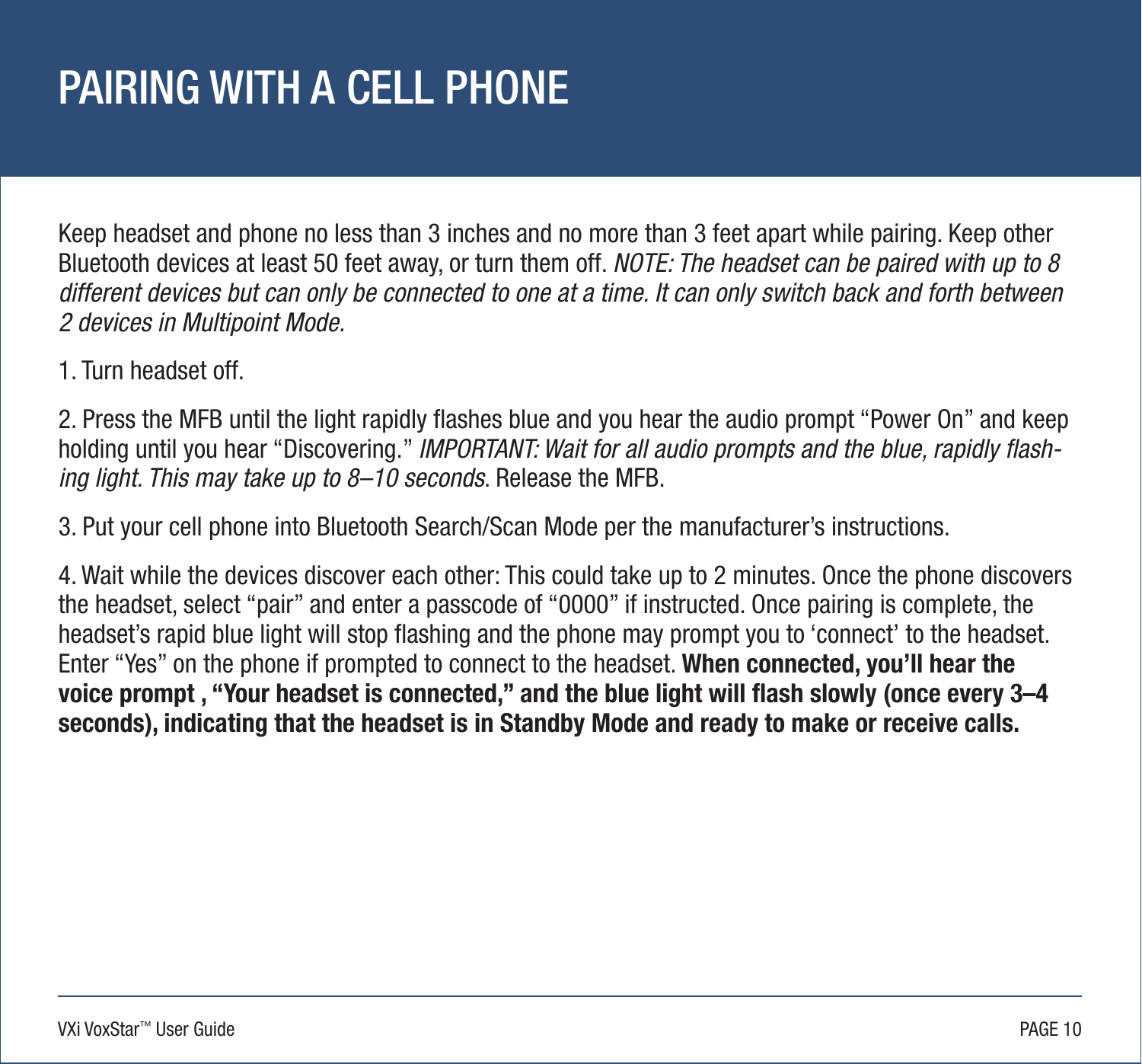# <span id="page-10-0"></span>MULTIPLE DEVICE PAIRING

The VXi VoxStar can pair with up to 8 devices at the same time; however, only one device may be connected to the headset at a time, *unless the headset is in Multipoint Mode.*

Once all devices are paired, the headset will connect to the devices in reverse order of pairing. For instance, if devices A, B and C were paired in that order, connection will be established to C first. If C is not available (turned off, out of range), the headset will connect to B, etc.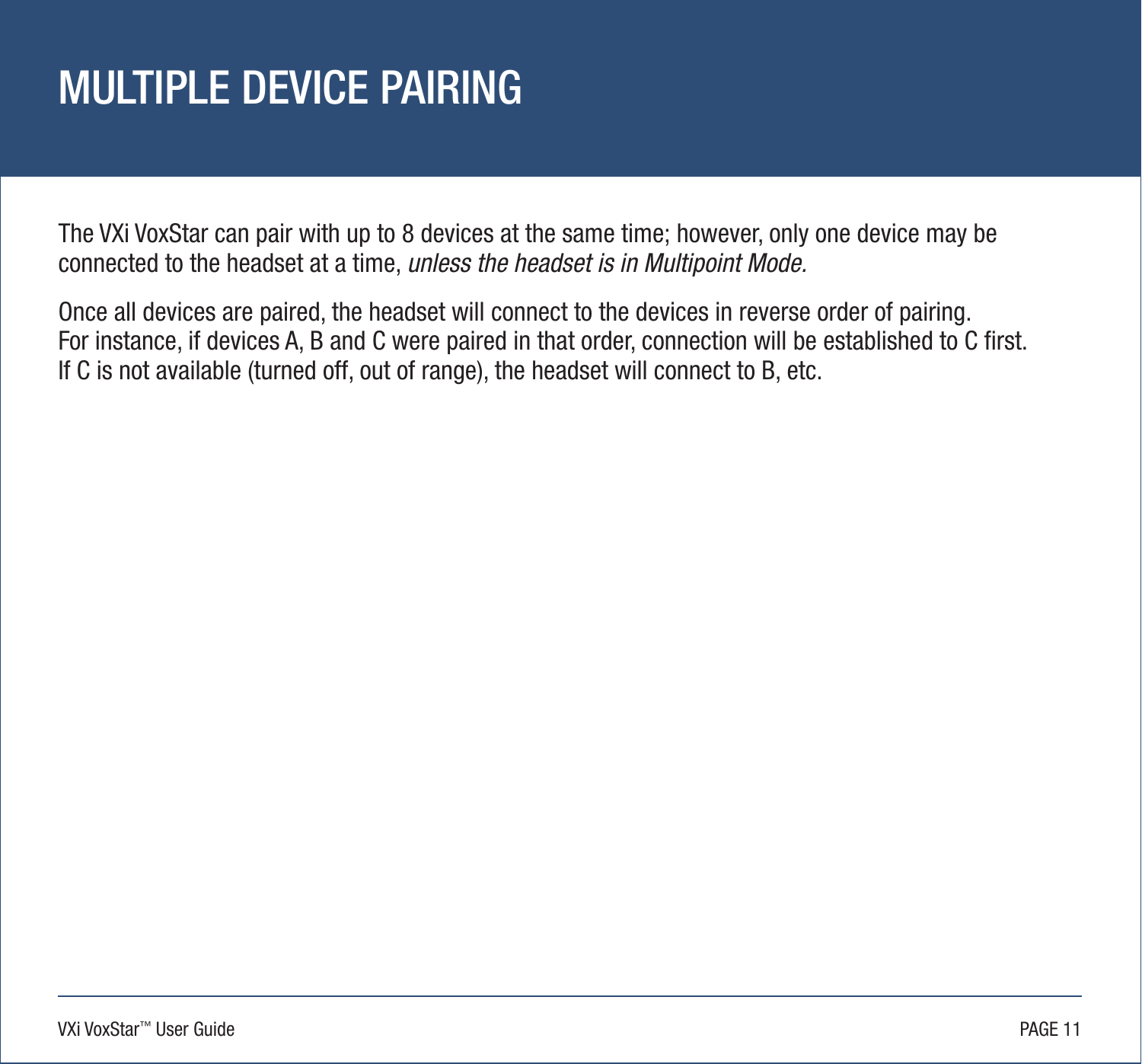# <span id="page-11-0"></span>MULTIPOINT MODE

Multipoint Mode allows you to pair and switch between two Bluetooth devices. The headset can be paired with devices before or after enabling Multipoint Mode.

#### **ENABLING MULTIPOINT MODE**

- 1. Make sure any other Bluetooth devices are powered off or out of range.
- 2. Power on the headset, but release the MFB as soon as you hear the voice prompt "Power On." The headset should not be connected to any other devices and should display a double-blinking blue light.
- 3. Press and hold the MFB, Volume Up and Volume Down buttons, and then release all three at the same time.
- 4. If successful, you should hear a 4 rising tone "fanfare."
- 5. Power off the headset. It is now in Multipoint Mode.
- 6. If you have not already done so, pair the headset with the devices you want to use.
- 7. Once all this is completed, when you next power on the headset, you should hear the voice prompt "Your headset is connected" as it connects to each device.

#### **DISABLING MULTIPOINT MODE**

Disabling Multipoint Mode does not affect device pairings.

- 1. Repeat steps 1–3 for enabling Multipoint Mode.
- 2. If successful, you should hear a 4 descending tone "fanfare."
- 3. Power off the headset. Multipoint Mode is now disabled.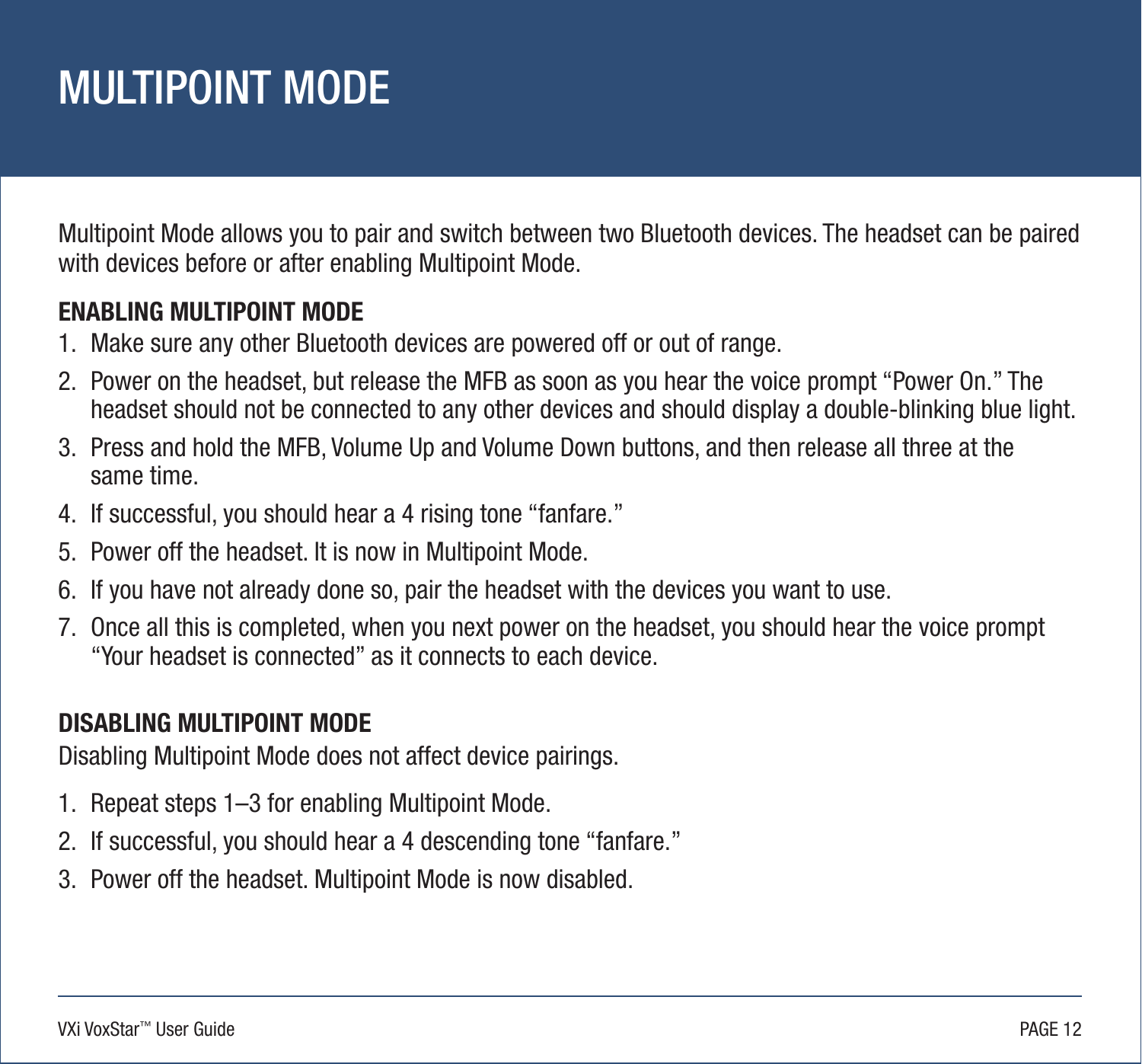### <span id="page-12-0"></span>PROXIMITY PAIRING

Proximity Pairing enables the headset to find the closest "discoverable" phone.

- 1. Make sure the headset is powered on.
- 2. Hold the MFB down and quickly press the Volume Down button.
- 3. You should hear the voice prompt "discovering" in the headset.
- 4. The headset lights will rapidly flash blue.
- 5. The headset initiates pairing activity, and the user has to accept the incoming pairing invitation on the phone. *NOTE: This may include entering the pin number "0000" (four zeros).*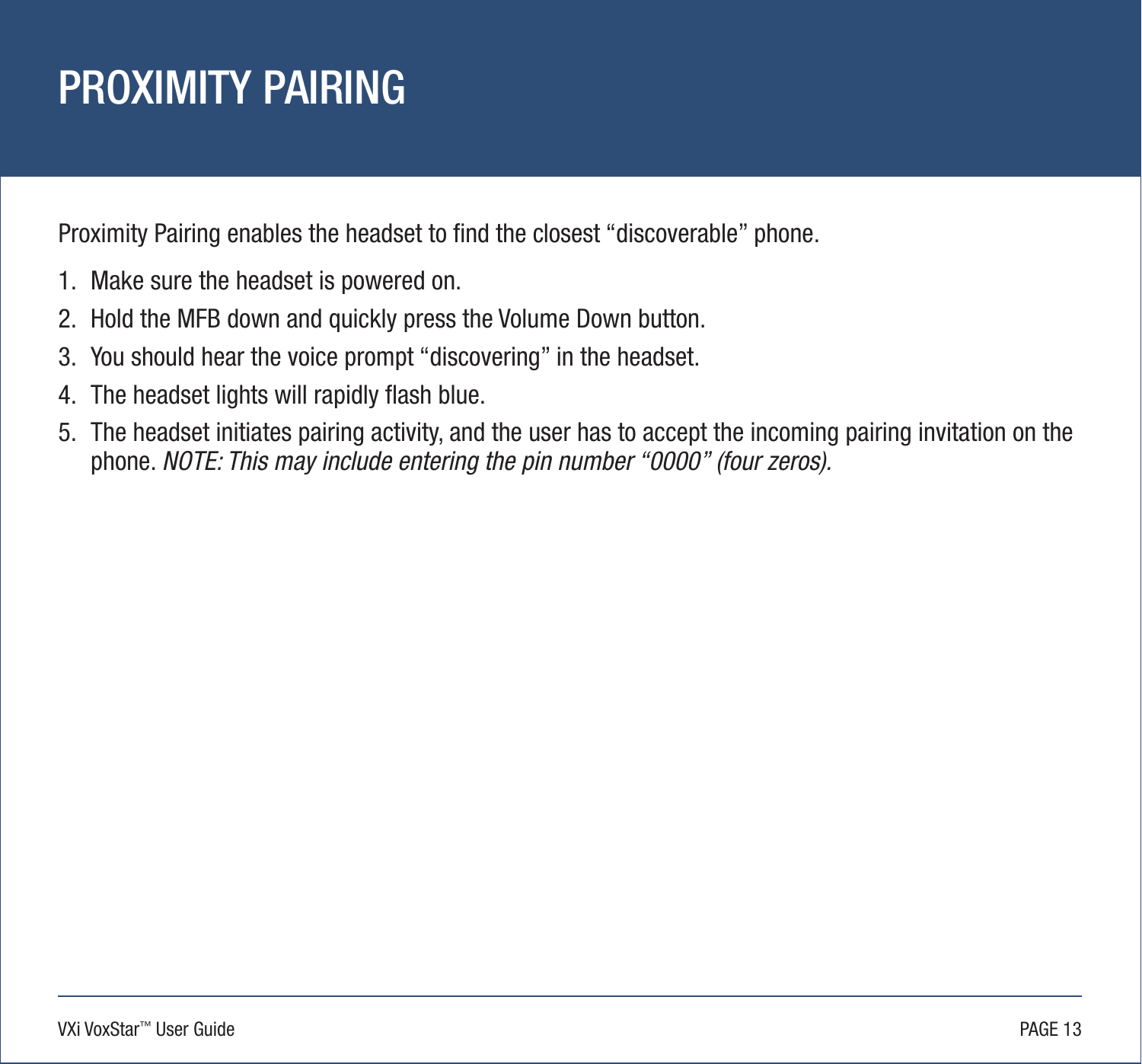#### <span id="page-13-0"></span>MAKING A CALL

If you have not paired the headset and phone together yet, you must do so.

- 1. Turn on your cell phone. Be sure the Bluetooth option is enabled on your phone (refer to your phone's user guide for instruction).
- 2. Put headset on and properly position the microphone. Turn the headset on, and wait for it to connect to your phone.
- 3. Dial the phone and make a call as usual. Or use the headset's Voice Dial function (if your phone supports it) to make a call.
- 4. To end call, quickly press the MFB on the headset and release. You will hear falling tones. The call will end and the headset will enter Standby Mode.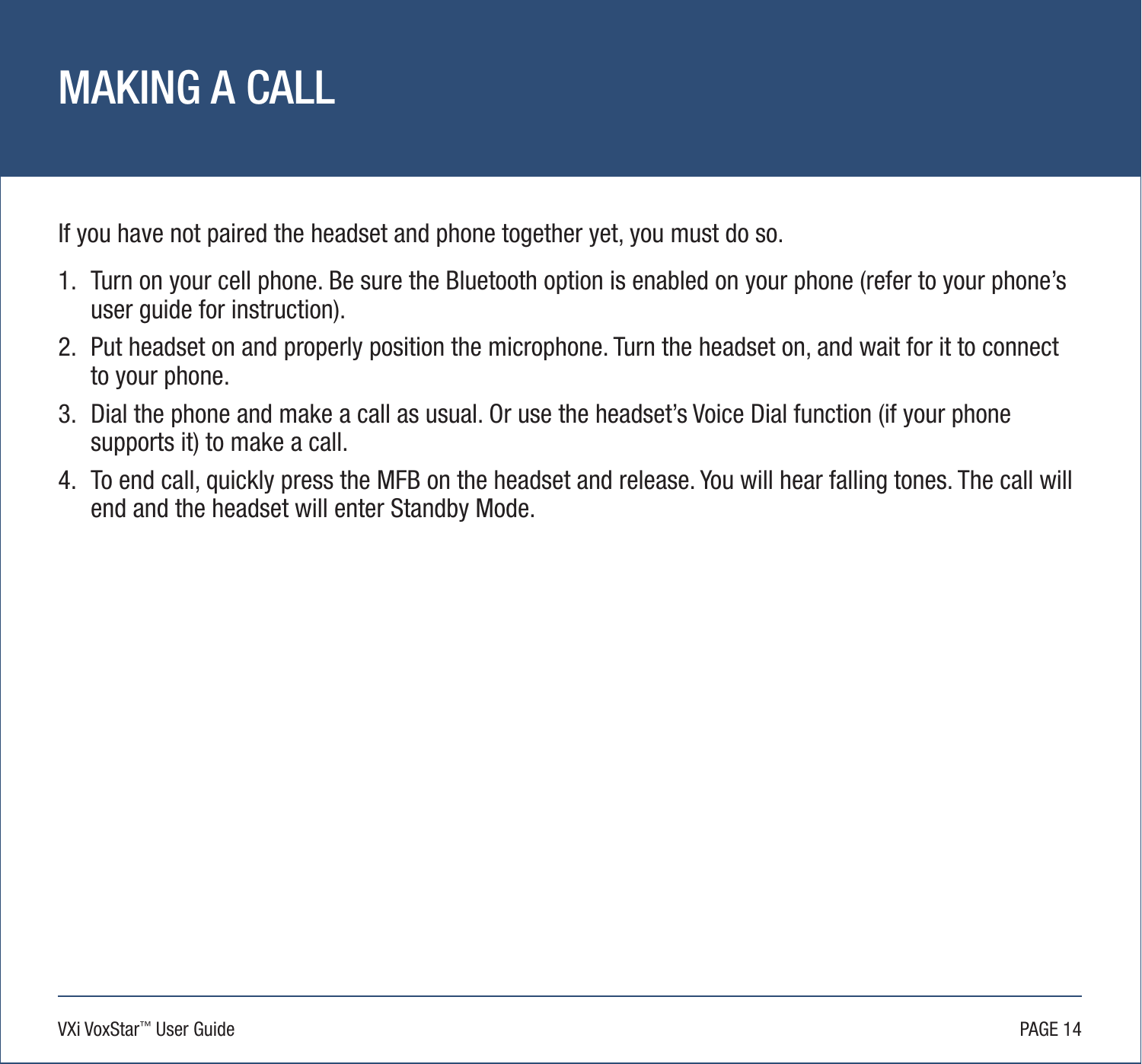#### <span id="page-14-0"></span>ANSWERING A CALL

In order to answer a call, the headset must be in Standby Mode.

- 1. When your cell phone rings, you will hear ring tones in the headset. Answer the call by quickly pressing the headset's MFB and release. You will hear 2 rising tones (and the MFB button will blink blue every second).
- 2. To end the call, quickly press the MFB on the headset and release. You will hear falling tones and the headset will enter Standby Mode.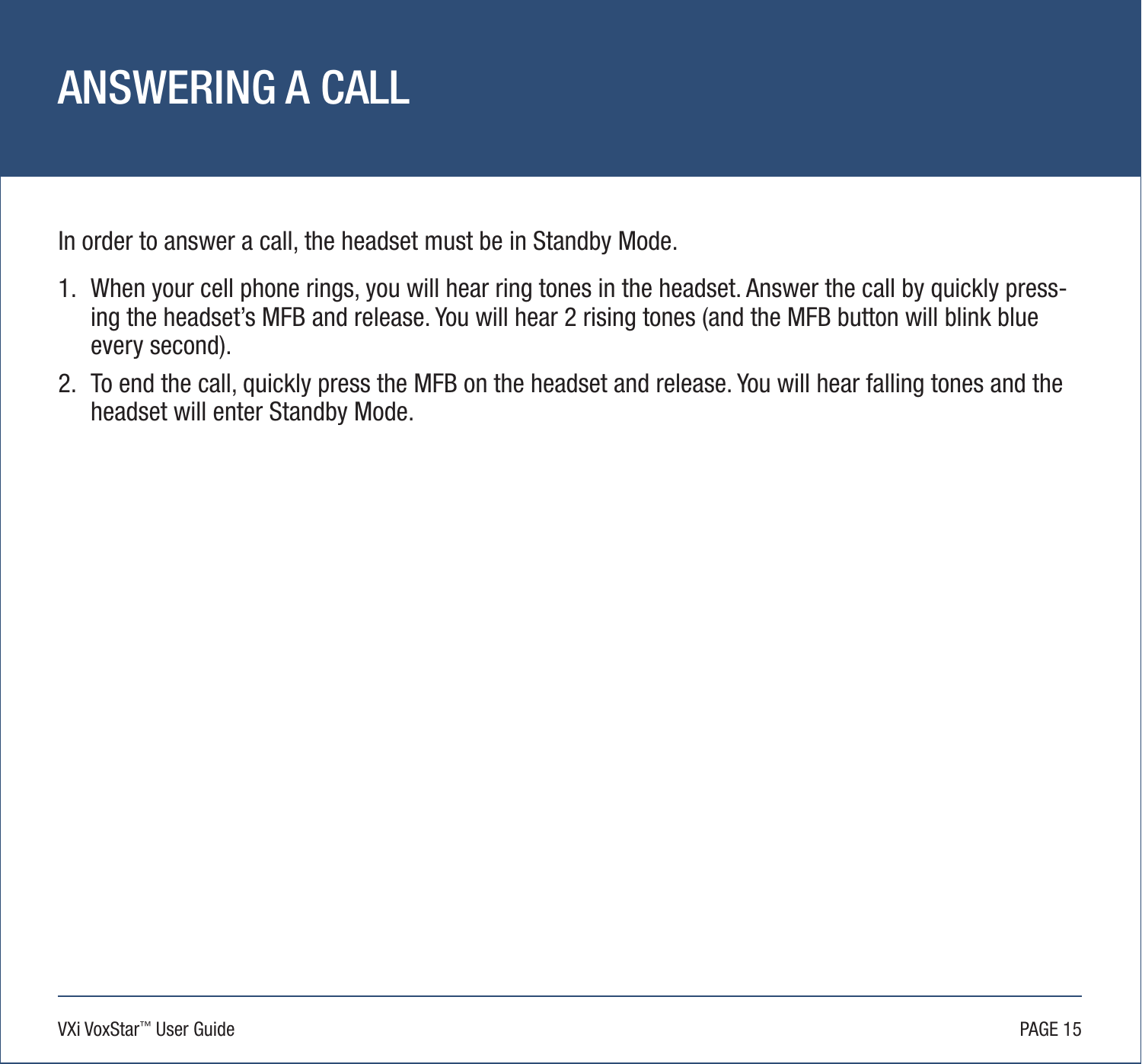### <span id="page-15-0"></span>OPERATION WHILE USING THE CHARGER / ADAPTER

The VoxStar headset will operate from battery power or from the AC/DC charger/adapter.

*NOTE: Do not attach the charger mid-call. This will cause the headset to reset, and the call will be sent back to the phone.*

When the headset is operating from the battery, all indicator lights and sounds will function as described in this guide.

When the headset is operating from the charger/adapter, the headset—including the audio indicators will function as described in this user quide. However, the MFB lights will indicate the battery charge status.

While the headset is on the charger, press and hold the MFB long enough to power the unit on. The headset should reconnect automatically unless your phone is set to "always ask" for connection requests. After the battery is fully charged, the MFB charge light will turn and stay blue. As long as the charger/adapter is connected to the headset, the indicator light will remain blue.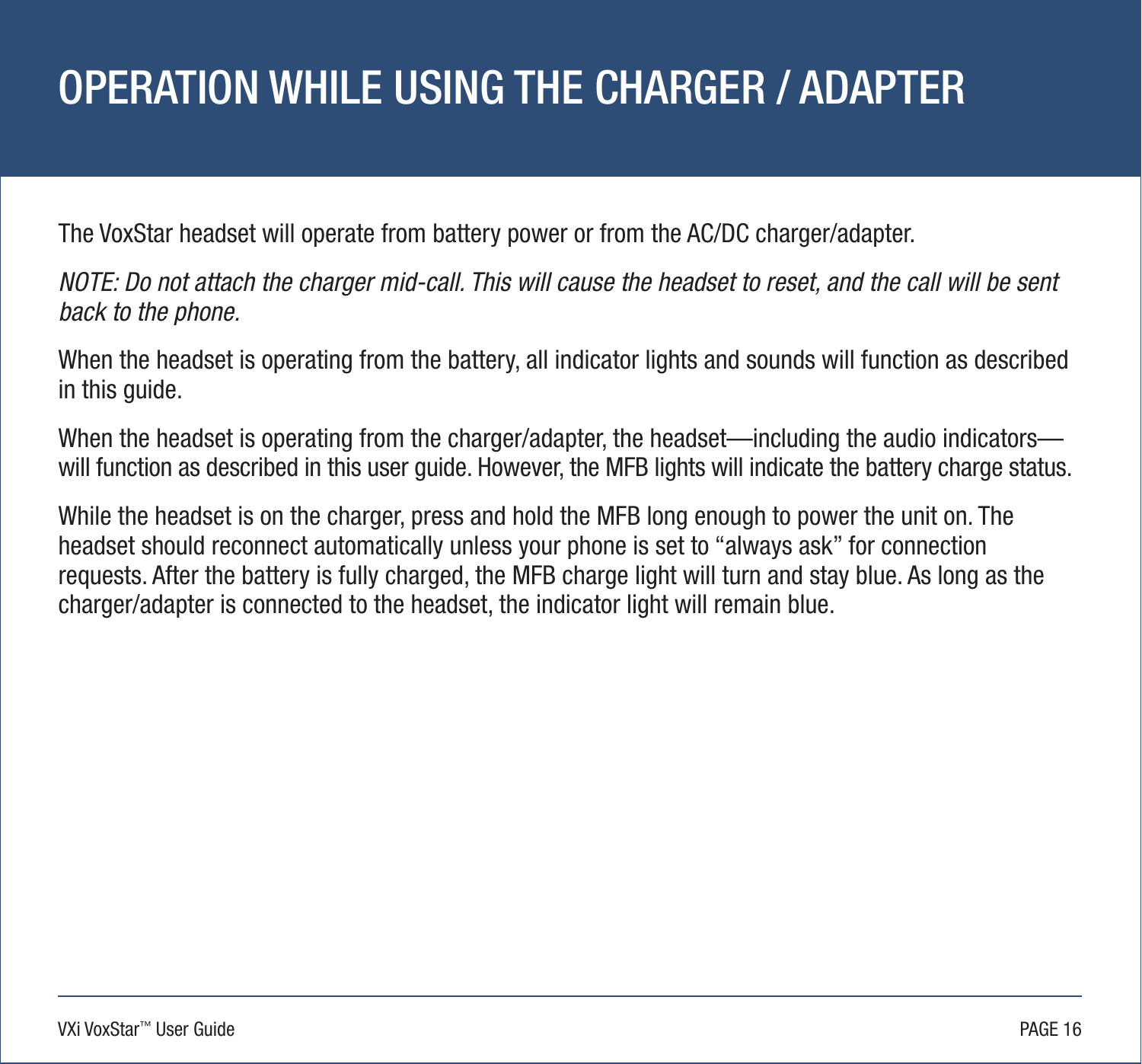# <span id="page-16-0"></span>ADDITIONAL FUNCTIONS

*NOTE: Your cell phone must support the following functions (consult the phone owner's manual).*

#### **LAST NUMBER REDIAL**

To redial the last number that was dialed from the cell phone, press and hold the Volume Down button for approximately 1 second. A beep will be heard and the phone will redial the last number.

#### **REJECT A CALL**

To reject an incoming call, press and hold the MFB for 2 seconds. You will hear 2 falling tones and the incoming call will be transferred to your voicemail (if available).

#### **VOICE DIAL**

To use the Voice Dial feature of the cell phone, quickly press the MFB on the headset. A tone will be heard and the phone's voice dialer should open. Clearly speak the command. Repeat quick press of the MFB to end Voice Dial. The headset must be in Standby Mode to use this feature.

#### **TRANSFER AUDIO**

To transfer audio from the headset to the cell phone while on a call, press and hold the Volume Down button for 1-2 seconds. The audio will transfer to the phone; repeat to transfer audio back to the headset. When audio is transferred to the phone, the light on the headset will be off until the audio is transferred back to the headset.

*More functions on next page*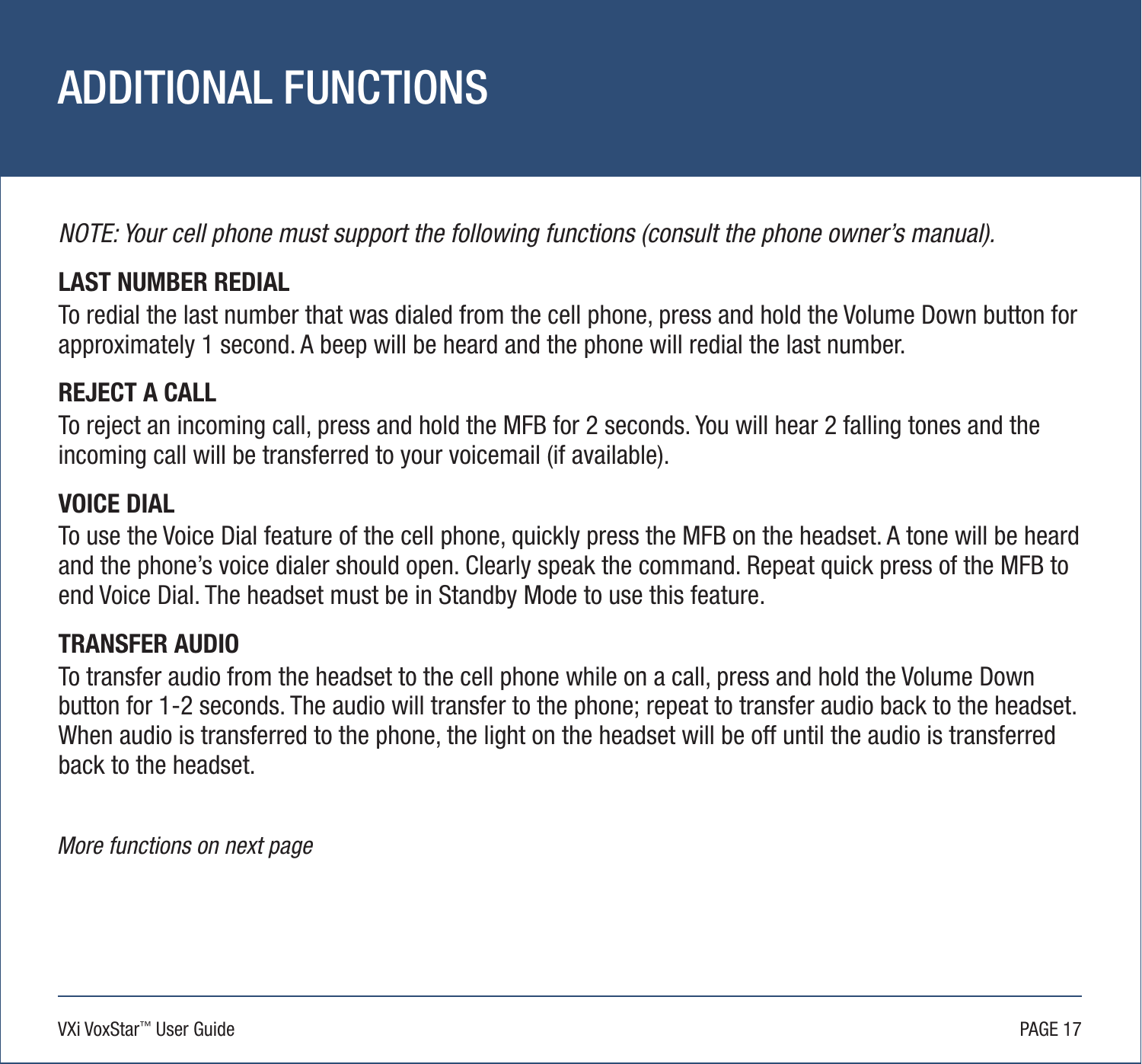#### **TURN HEADSET INDICATOR LIGHTS ON/OFF**

A quick press of both the Volume Up and Volume Down buttons at the same time will turn the headset indicator lights off. Repeat to turn the indicator lights on. When powering on the headset, the indicator lights will be in the same state as they were when last powered off.

#### **AUTOMATIC BLUETOOTH CONNECTION**

When the headset is powered on, it will automatically attempt to connect to the last device it was paired with. If the headset was paired with multiple devices and the last connected device is not available (turned off, out of range, etc.), the headset will attempt to connect to the second to the last device it was connected to, etc. It is also possible to reconnect to the device with a quick press of the headset's MFB. A tone and the voice prompt (in English), "Your headset is connected," will be heard and the two devices should connect.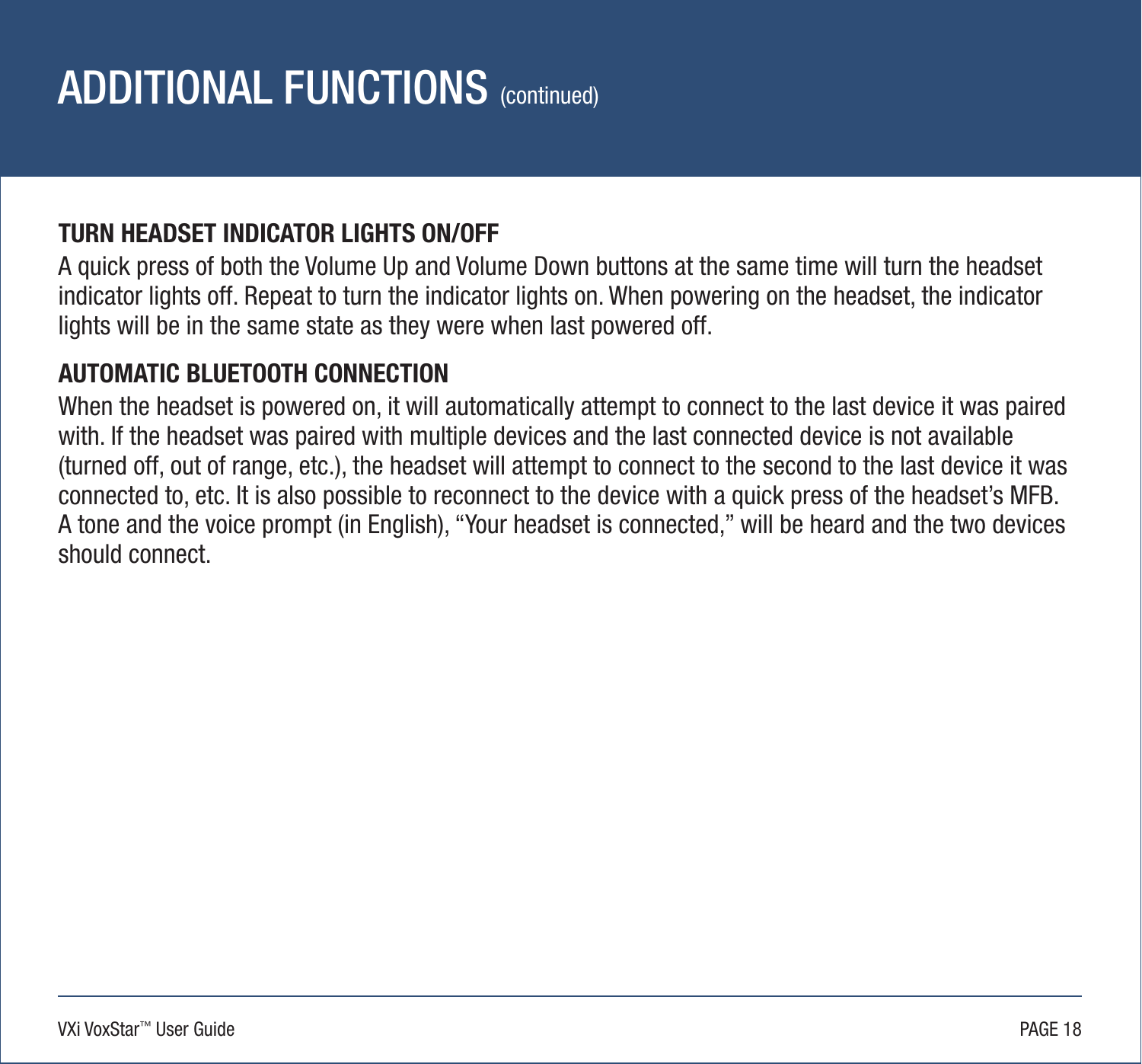# <span id="page-18-0"></span>RESET PAIRED DEVICES LIST

*The headset must be on to perform this function.*

To reset the headset's internal paired devices list, hold the headset near your ear. Press and hold the Volume Up and the Volume Down buttons simultaneously for approximately 6-10 seconds until two low tones are heard.

This procedure may be necessary if the headset will not pair or connect to a device.

*NOTE: Pairing information for devices previously paired with the headset will be lost. Headset will need to be paired to the device after reset has occurred. If Multipoint Mode was enabled at the time of reset, the headset will remain in Multipoint Mode.*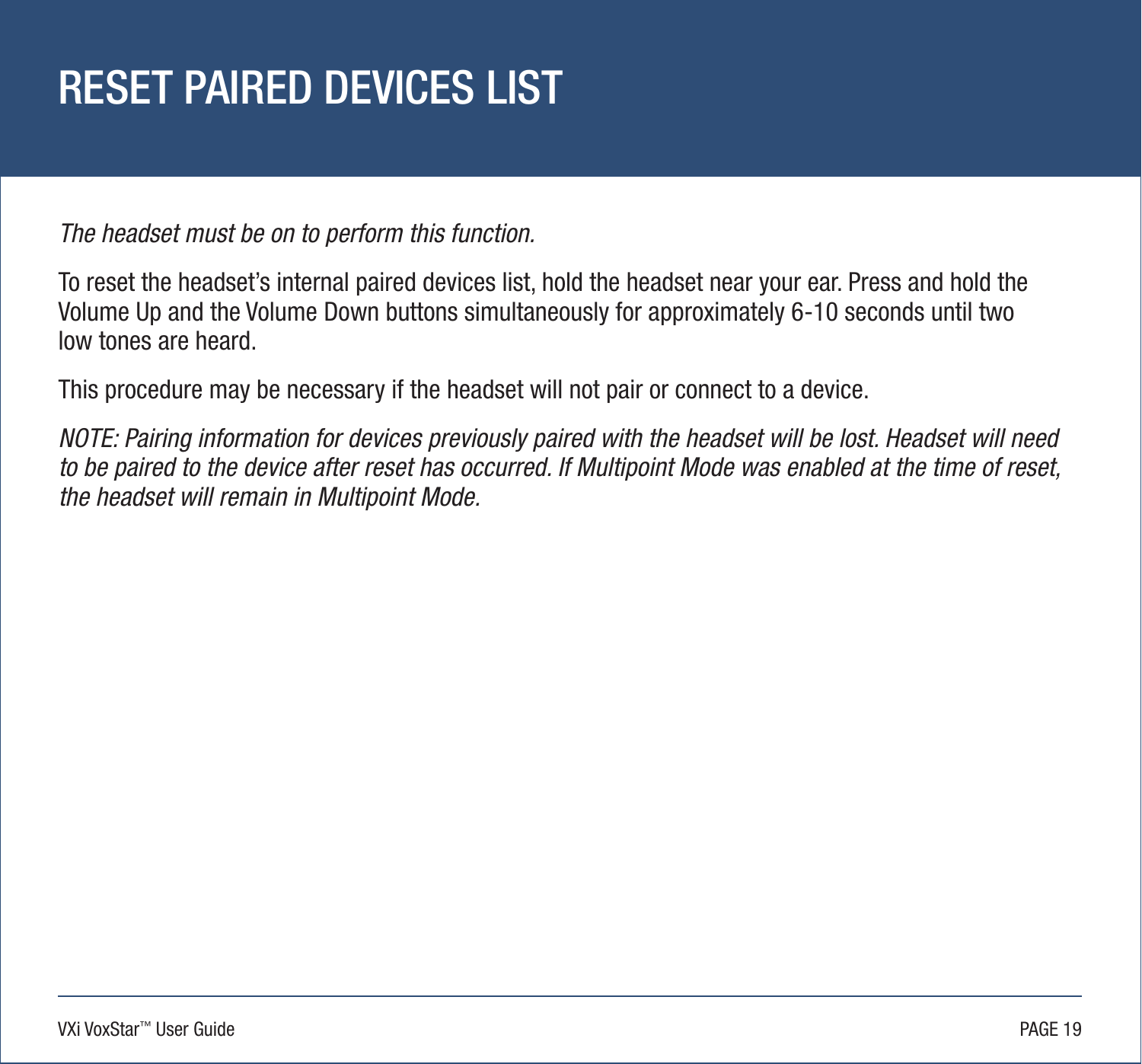### <span id="page-19-0"></span>CALL WAITING / REJECTING A CALL

*This function is dependent on the features supported by your cell phone.*

- 1. To accept an incoming call while talking on an active call, press the MFB button twice to put the active call on hold.
- 2. To switch to the original call, quickly press the MFB button once. *NOTE: Depending on your phone's programming, you may be able to switch between calls from the phone's call handling menu.*
- 3. To reject an incoming call while on an active call, press and hold the MFB button for 2 seconds. The incoming call will go to voicemail, if available and supported by your cell phone.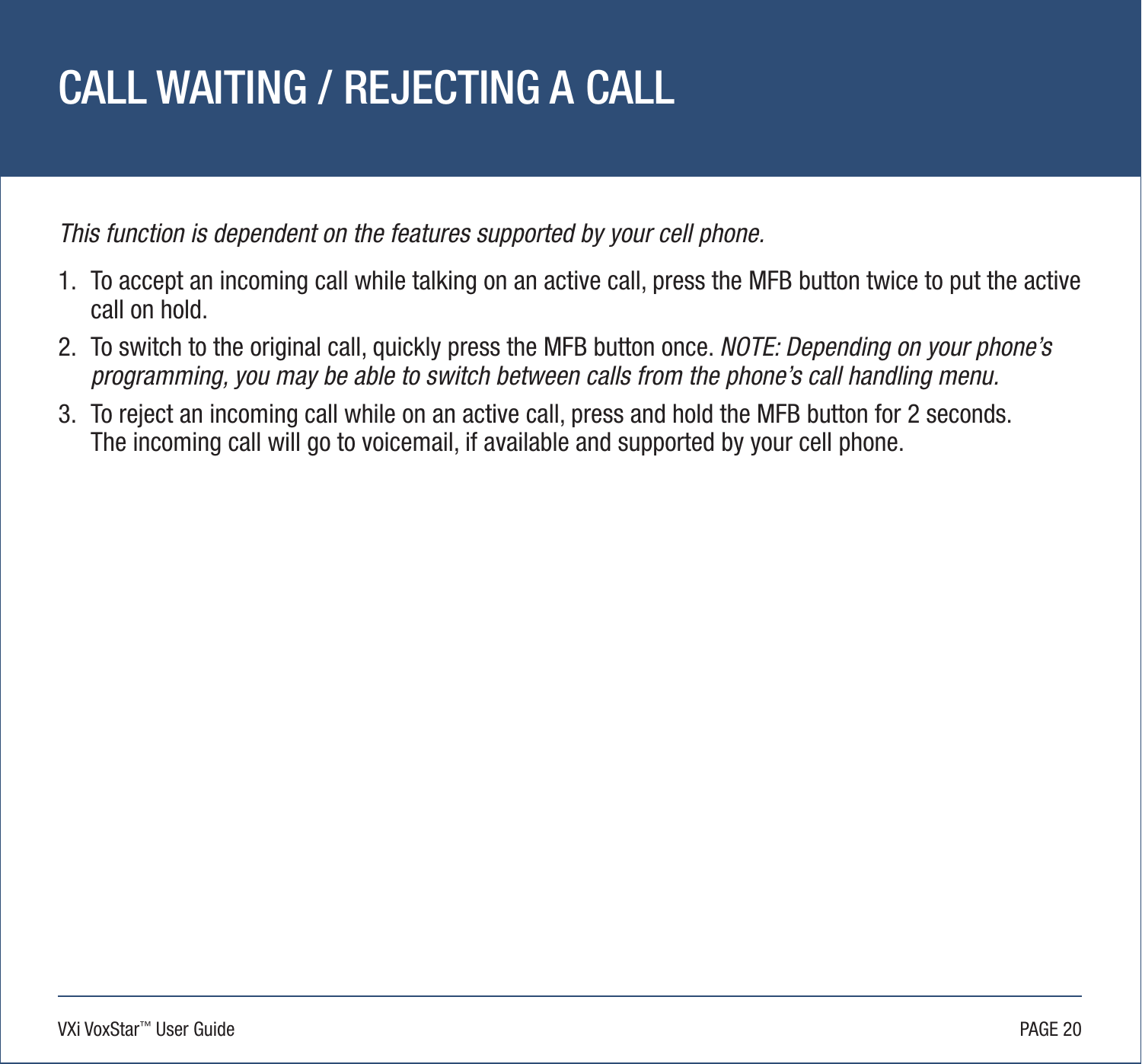#### <span id="page-20-0"></span>**SPECIFICATIONS**

**Range**: Up to 66 feet. Best range is achieved with line-of-sight positioning of headset and cell phone. Certain conditions and obstructions, such as wireless devices, placing your phone on a metal surface (such as your vehicle's hood), walls, etc., can inhibit radio wave transmission and reduce range.

**Talk Time**: 7+ hours on a 2.5-hour charge.

**Standby Time**: Up to 195 hours on a 2.5–hour charge.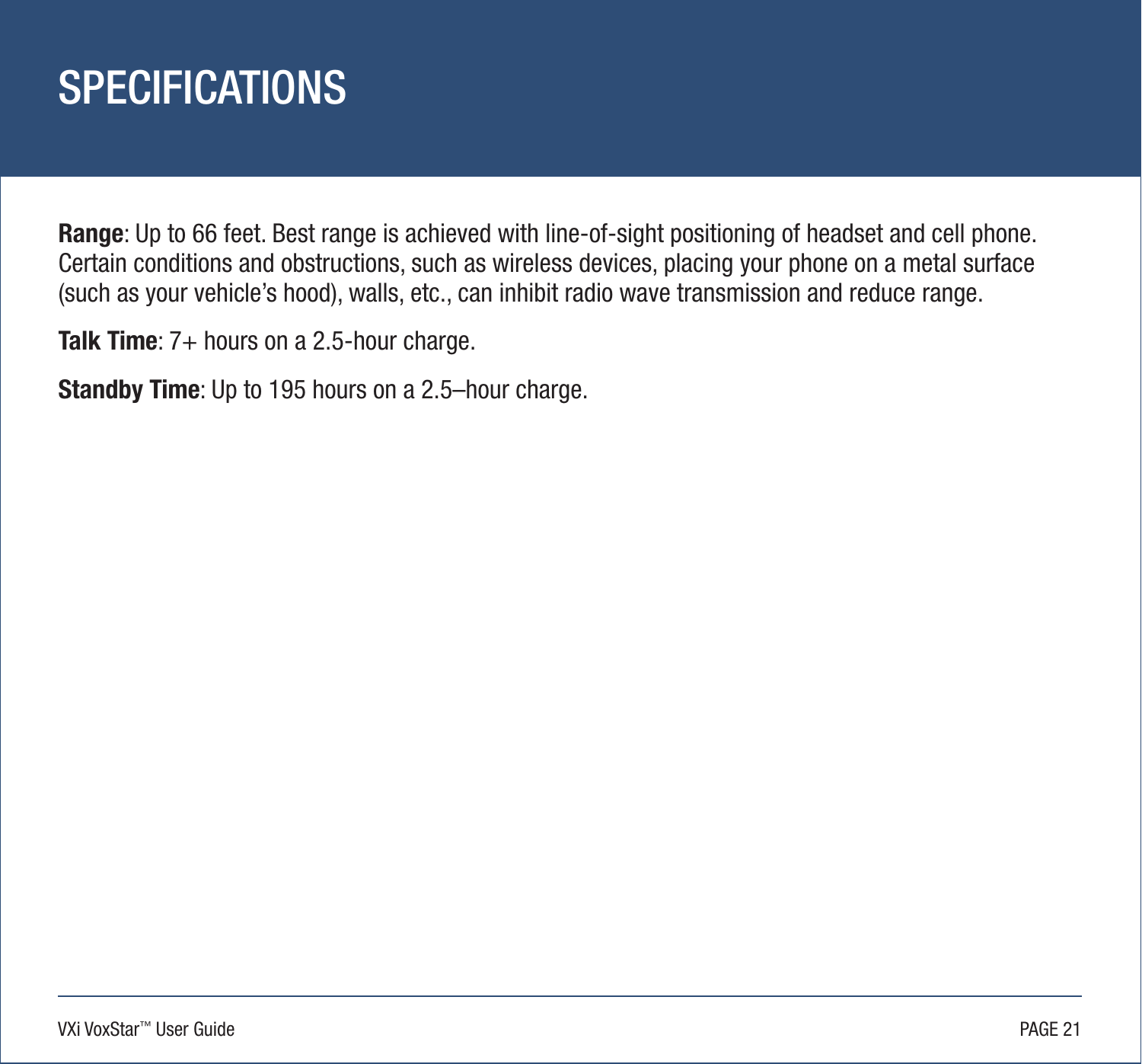<span id="page-21-0"></span>

| <b>Function</b>                      | <b>Button/Duration</b><br>of Press  | <b>LED Indicator</b>             | <b>Audio Indicator</b> | <b>Voice Indicator</b>          |
|--------------------------------------|-------------------------------------|----------------------------------|------------------------|---------------------------------|
| Power On                             | MFB (2-3 seconds)                   | Blue, double flash<br>(1 second) | Short tone             | "Power on"                      |
| Power Off                            | MFB (3-4 seconds)                   | All LEDs turn off                | <b>NONE</b>            | "Power off"                     |
| Enable<br><b>Pairing Mode</b>        | MFB (5-15 seconds)                  | Blue, rapid flash                | <b>NONE</b>            | "Discovering"                   |
| <b>Headset connects</b><br>to device | n/a                                 | Blue, slow flash                 | <b>NONE</b>            | "Your headset"<br>is connected" |
| Connect to A2DP                      | n/a                                 | Blue, quick<br>double flash      | <b>NONE</b>            | "Your headset"<br>is connected" |
| <b>Volume Up</b>                     | Volume Up<br>(quick press)          | <b>NONE</b>                      | Single tone            | <b>NONE</b>                     |
| <b>Volume Down</b>                   | <b>Volume Down</b><br>(quick press) | <b>NONE</b>                      | Single tone            | <b>NONE</b>                     |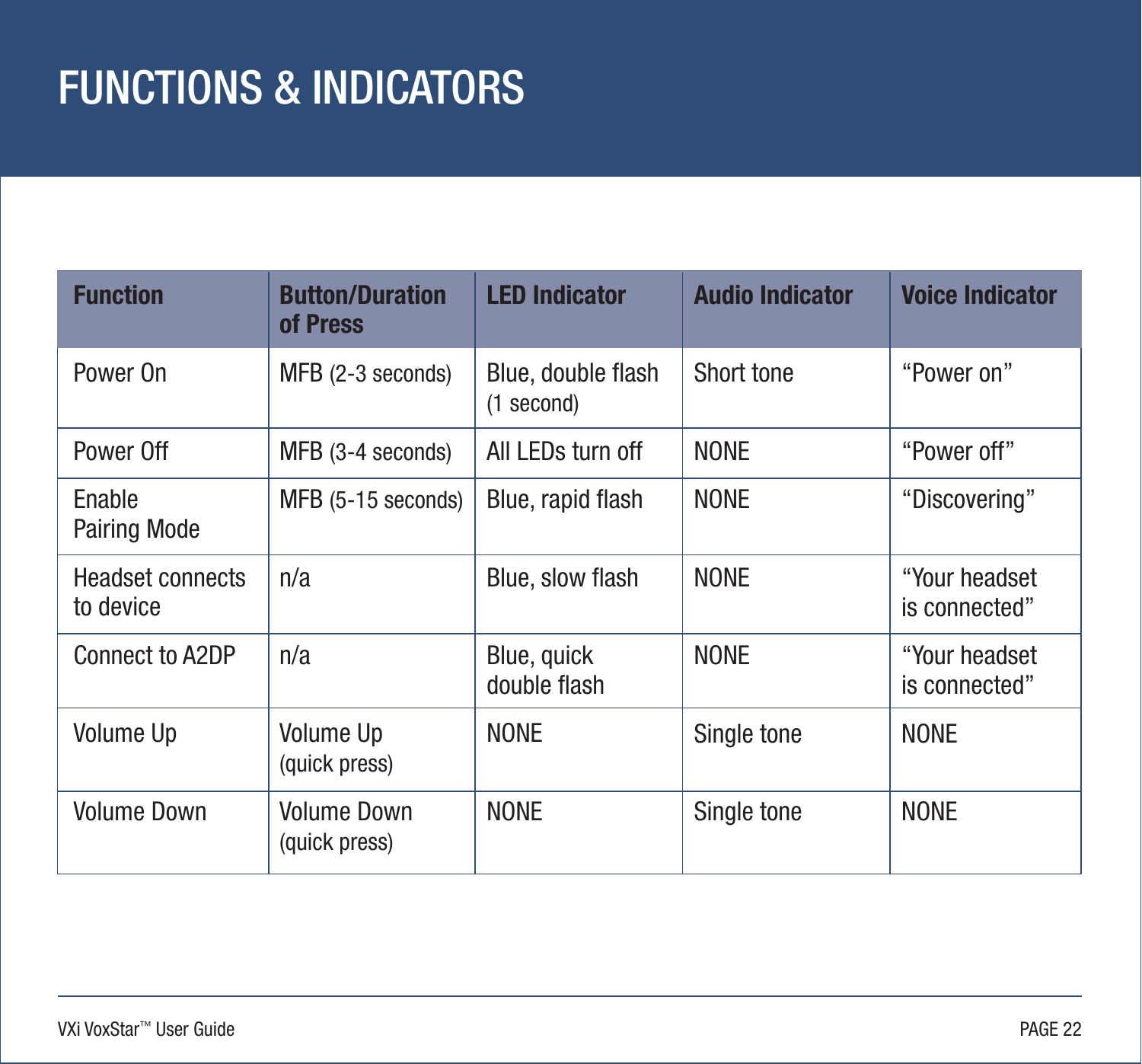| <b>Function</b>                      | <b>Button/Duration</b><br>of Press | <b>LED Indicator</b>           | <b>Audio Indicator</b>                 | <b>Voice Indicator</b> |
|--------------------------------------|------------------------------------|--------------------------------|----------------------------------------|------------------------|
| Mute (On/Off)                        | <b>Volume Up</b><br>(2 seconds)    | <b>NONE</b>                    | Single tone                            | <b>NONE</b>            |
| Mute reminder                        | n/a                                | n/a                            | Single tone at 10-<br>second intervals | n/a                    |
| <b>Voice Dial</b><br>(Start/End)     | MFB (quick press)                  | <b>NONE</b>                    | Single tone                            | <b>NONE</b>            |
| <b>Last Number</b><br>Redial         | <b>Volume Down</b><br>(1 second)   | <b>NONE</b>                    | Single tone                            | <b>NONE</b>            |
| Answer a Call/<br><b>Active Call</b> | MFB (quick press)                  | Blue flash, once<br>per second | Two rising tones                       | <b>NONE</b>            |
| End a Call                           | MFB (quick press)                  | Blue flash, every<br>4 seconds | Two falling tones                      | <b>NONE</b>            |
| Reject a Call                        | MFB (2 seconds)                    | <b>NONE</b>                    | Two falling tones                      | <b>NONE</b>            |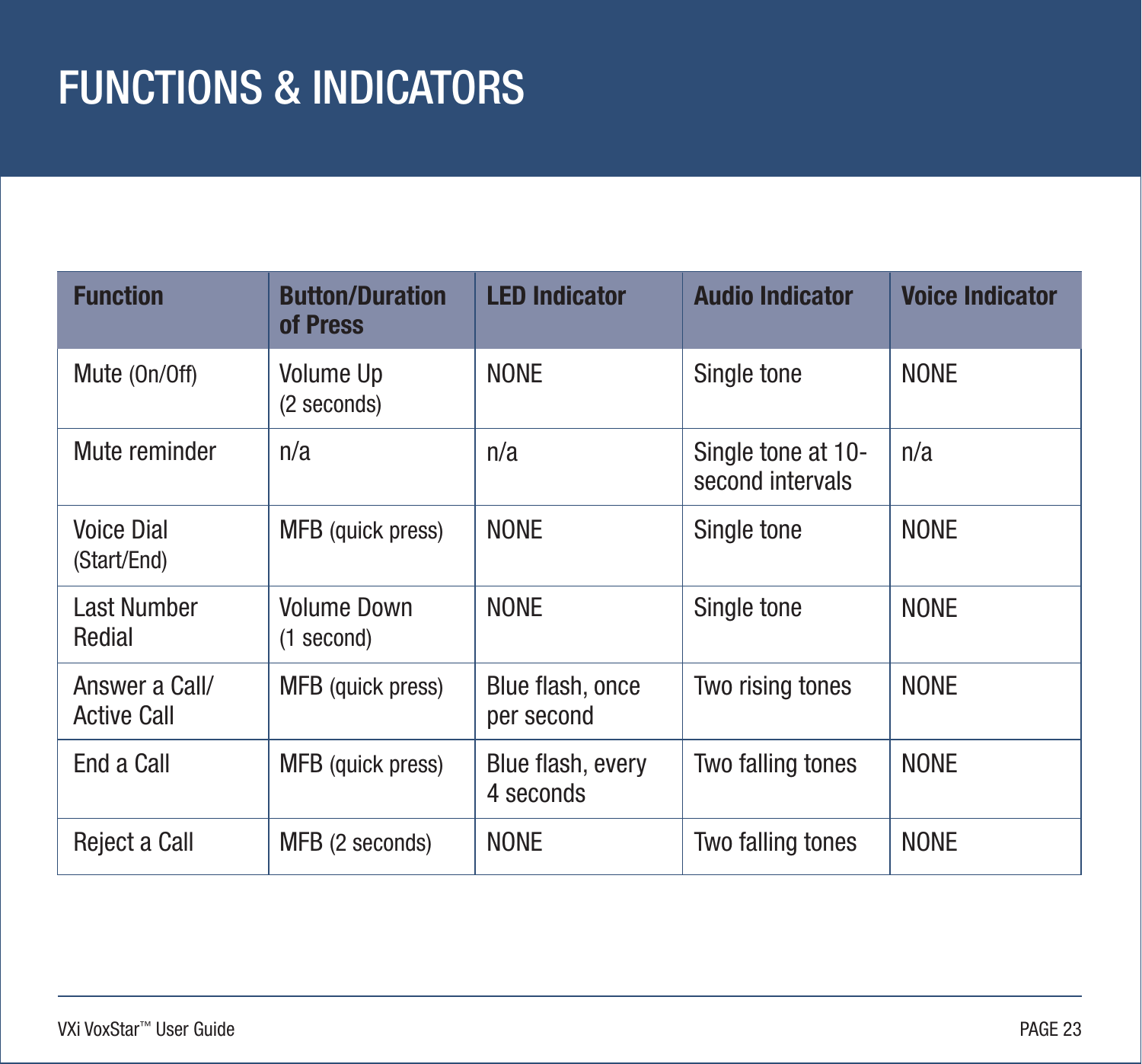| <b>Function</b>                       | <b>Button/Duration</b><br>of Press      | <b>LED Indicator</b> | <b>Audio Indicator</b>          | <b>Voice Indicator</b>            |
|---------------------------------------|-----------------------------------------|----------------------|---------------------------------|-----------------------------------|
| <b>Transfer Audio</b>                 | <b>Volume Down</b><br>$(1-2$ seconds)   | <b>NONE</b>          | <b>NONE</b>                     | <b>NONE</b>                       |
| Disable LEDs                          | Volume Up/Volume<br>Down (quick press)  | All LEDs turn off    | Short tone                      | <b>NONE</b>                       |
| <b>Enable LEDs</b>                    | Volume Up/Volume<br>Down (quick press)  | LEDs turn on         | Short tone                      | <b>NONE</b>                       |
| <b>Reset Paired</b><br><b>Devices</b> | Volume Up/Volume<br>Down (6-10 seconds) | <b>NONE</b>          | 2 low tones                     | <b>NONE</b>                       |
| Disconnect from<br><b>Device</b>      | n/a                                     | Blue, double flash   | <b>NONE</b>                     | "Your headset is<br>disconnected" |
| <b>Link Loss</b>                      | <b>NONE</b>                             | Red, slow flash      | <b>NONE</b>                     | "Out of range"                    |
| Low Battery                           | <b>NONE</b>                             | Red, fast flash      | Long, high tone<br>@ 20 seconds | "Battery low"                     |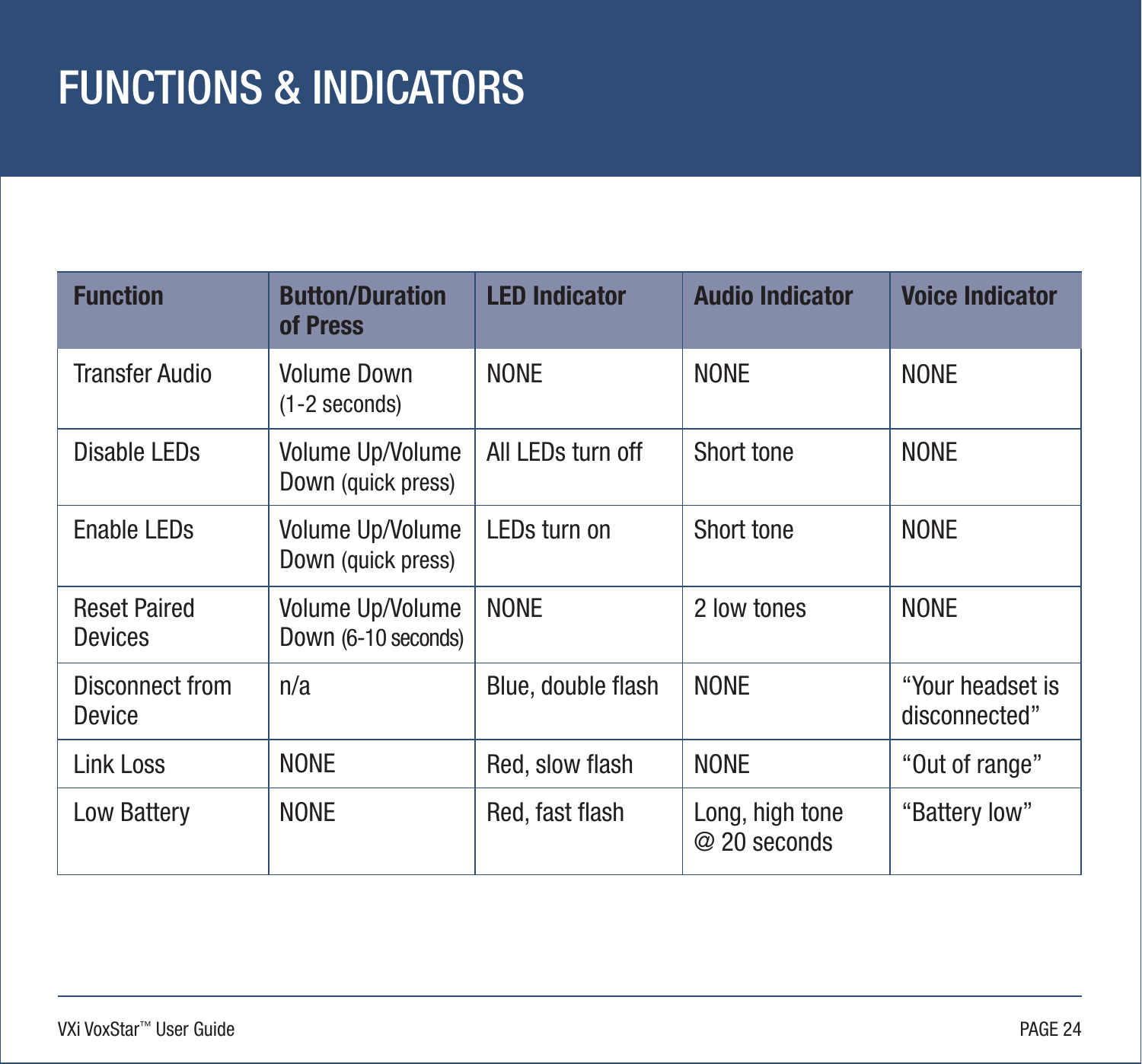| <b>Function</b>                            | <b>Button/Duration</b><br>of Press                       | <b>LED Indicator</b> | <b>Audio Indicator</b>     | <b>Voice Indicator</b> |
|--------------------------------------------|----------------------------------------------------------|----------------------|----------------------------|------------------------|
| Incoming Call Hold                         | MFB (press twice)                                        | <b>NONE</b>          | <b>NONE</b>                | <b>NONE</b>            |
| <b>Accept Held</b><br>Incoming Call        | MFB (quick press)                                        | <b>NONE</b>          | <b>NONE</b>                | <b>NONE</b>            |
| <b>Reject Held</b><br><b>Incoming Call</b> | MFB (1-2 seconds)                                        | <b>NONE</b>          | <b>NONE</b>                | <b>NONE</b>            |
| Enable<br><b>Multipoint Mode</b>           | MFB/Volume Up &<br><b>Volume Down</b><br>(quick press)   | <b>NONE</b>          | 4 rising tones             | <b>NONE</b>            |
| <b>Disable</b><br><b>Multipoint Mode</b>   | MFB/Volume Up &<br><b>Volume Down</b><br>$(5-6$ seconds) | <b>NONE</b>          | 4 falling tones            | <b>NONE</b>            |
| <b>Start Proximity</b><br>(RSSI) Pairing   | $MFB$ (2-3 seconds),<br>then Volume Down                 | Blue, rapid flash    | 2 half-second<br>low tones | "Discovering"          |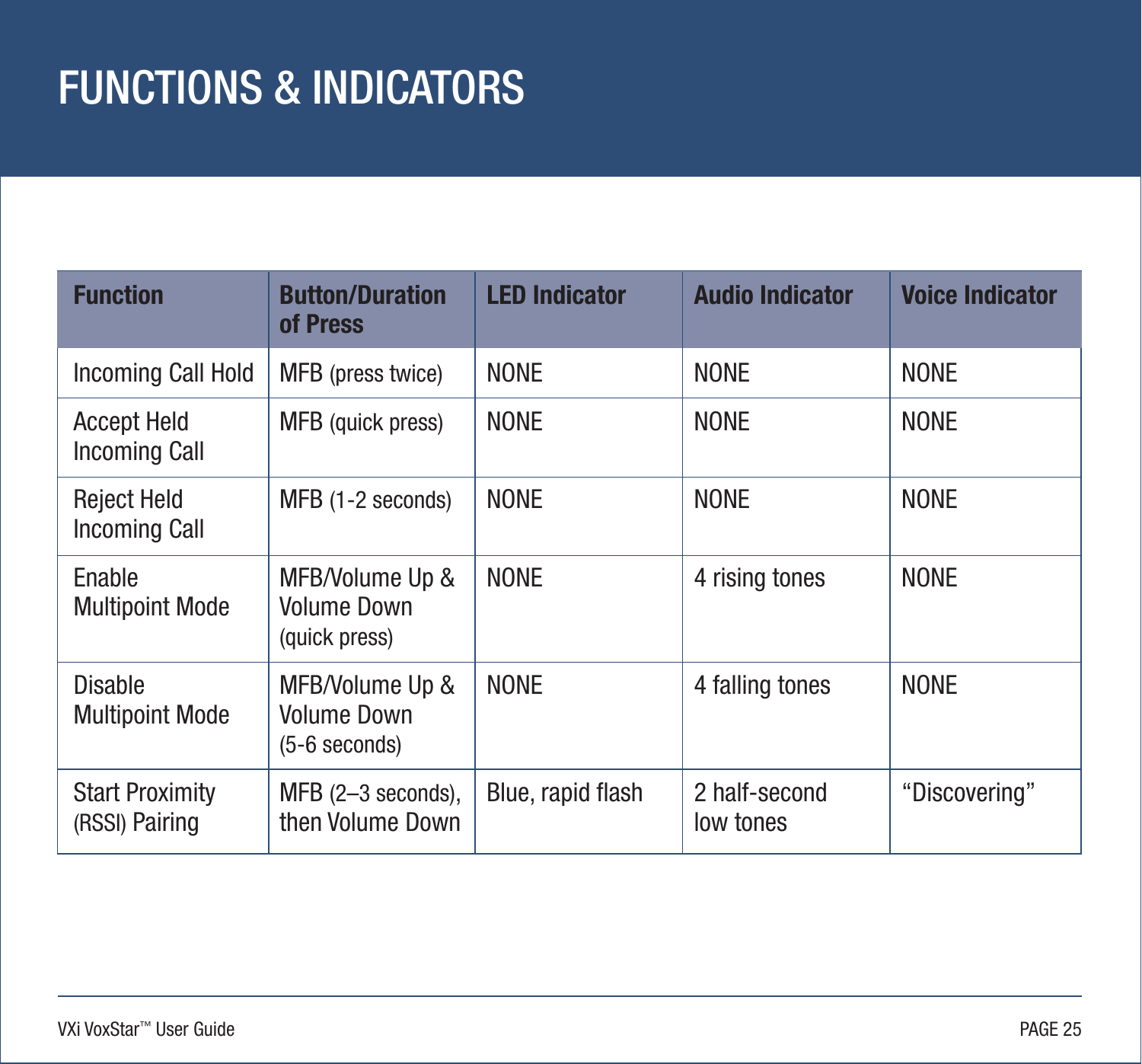### <span id="page-25-0"></span>VXi WARRANTY

(1) VXi warrants that your VXi VoxStar headset system will be free from defects in material and workmanship for one year from the date of purchase. If, during the first year from the date of purchase, your VXi VoxStar headset system fails to work due to a defect in material or workmanship, VXi will repair or replace the product, at its election, free of charge. Without proof of purchase, the warranty period begins on the date of manufacture. Consumable components (for example, cushions, battery and fuse) are not included in this one-year warranty. (2) The foregoing limited warranty does not cover equipment failure attributable to accident, improper operation, misuse, abuse, or any cause other than defects in the materials or workmanship of VXi's products. (3) VXi's obligations under this warranty are limited to repair or replacement (at our option) of any defective part returned to VXi at the customer's expense. Returned products require a Return Authorization that may be obtained by calling 800-742-8588 or visiting vxicorp.com. Products returned to VXi for repair under this warranty will be return shipped to the customer at VXi's expense. (4) THIS LIMITED WARRANTY IS IN LIEU OF ALL OTHER WARRANTIES, EXPRESSED OR IMPLIED, INCLUDING THE IMPLIED WARRANTIES OF MERCHANTABILITY AND FITNESS FOR A PARTICULAR PURPOSE. Some jurisdictions do not permit the exclusion of implied warranties and the foregoing exclusions may not apply to you. (5) In no event shall VXi be responsible for any other damages whatsoever, including direct, indirect, special, incidental, consequential, or other damages for breach of this or any other warranty, expressed or implied.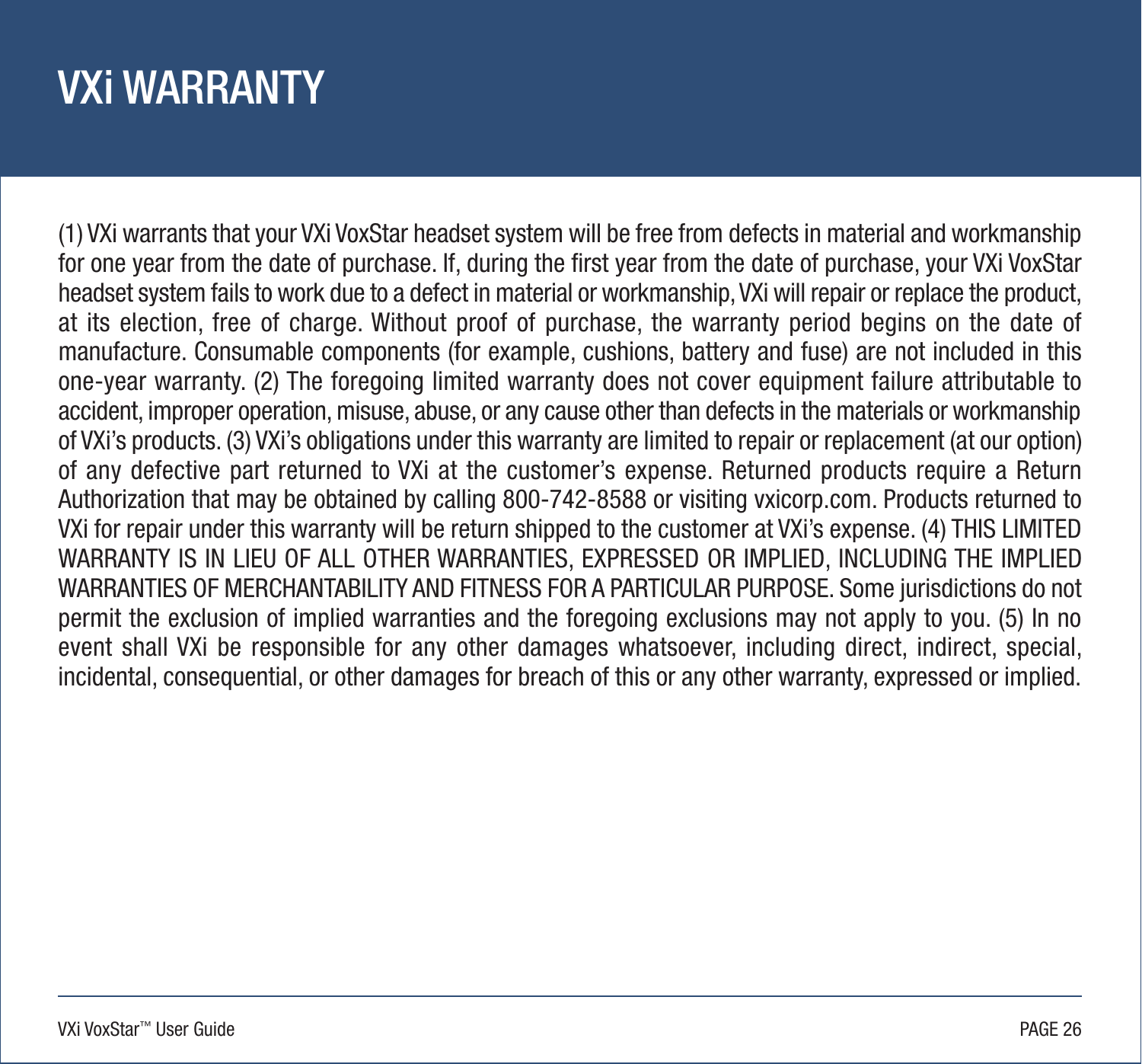# <span id="page-26-0"></span>FCC NOTICE TO USERS

This device complies with part 15 of the FCC rules. Operation is subject to the following two conditions: (1) This device may not cause harmful interference, and (2) This device must accept any interference received, including interference that may cause undesired operation. Users are not permitted to make changes or modify the device in any way. Changes or modifications not approved by VXi Corporation will void the user's authority to operate the equipment. NOTE: This equipment has been tested and found to comply with the limits for a Class B digital device pursuant to part 15 of the FCC rules. These limits are designed to provide reasonable protection against harmful interference in a residential installation. This equipment generates, uses and can radiate radio frequency energy and, if not installed and used in accordance with the instructions, may cause harmful interference to radio communications. However, there is no guarantee that interference will not occur in a particular installation. If this equipment does cause harmful interference to radio or television reception, which can be determined by turning the equipment on and off, the user is encouraged to try to correct the interference by one or more of the following measures:

- Reorient or relocate the receiving antennae.
- Increase the separation between the equipment and the receiver.
- Connect the equipment into an outlet on a circuit different from that to which the receiver is connected.
- Consult the dealer or an experienced radio/TV technician for help.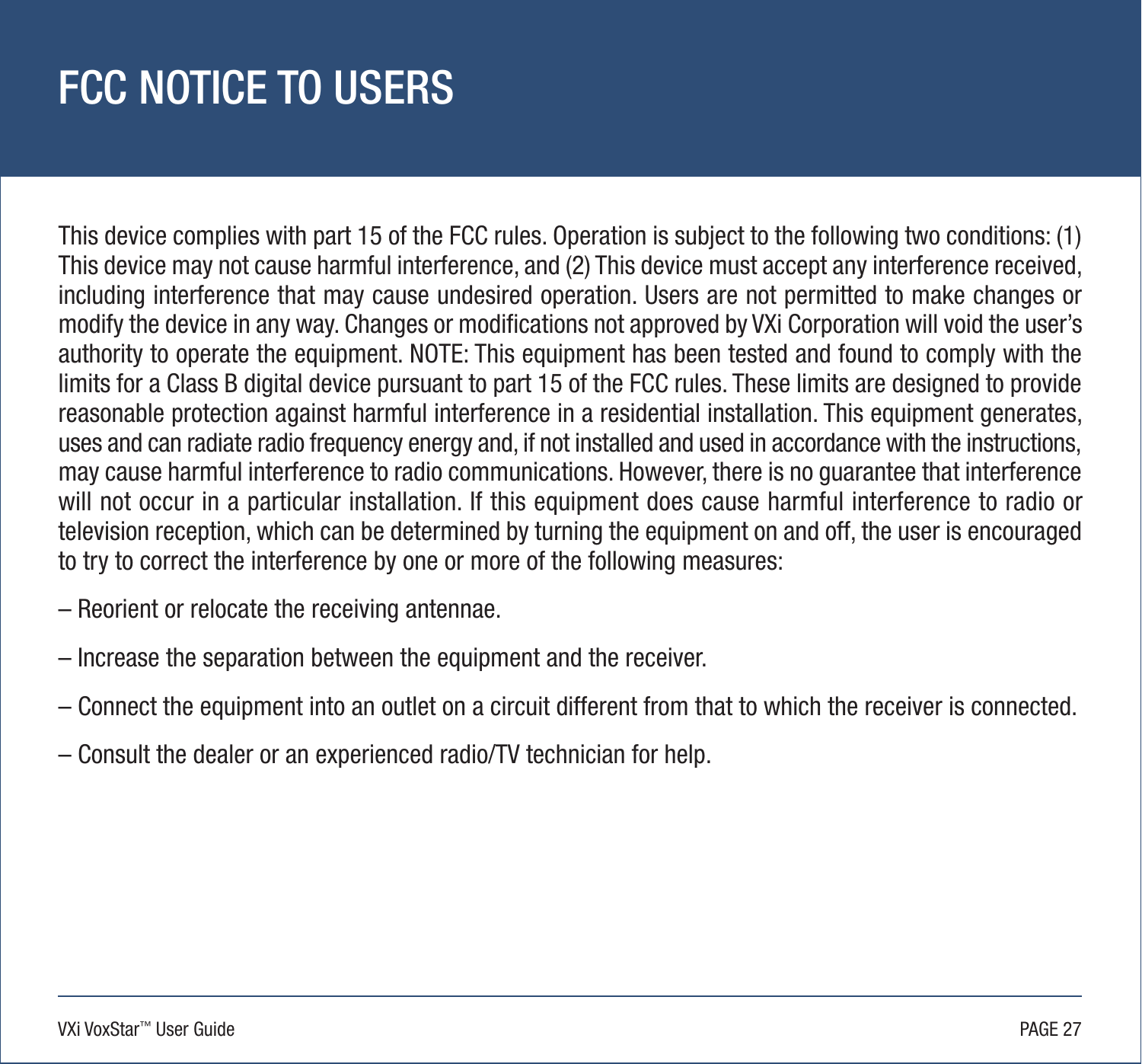# <span id="page-27-0"></span>IC NOTICE TO CANADIAN USERS

This device complies with Industry Canada license-exempt RSS standard(s). Operation is subject to the following two conditions: (1) This device may not cause interference, and (2) This device must accept any interference, including interference that may cause undesired operation of the device. This device complies with RSS-310 of Industry Canada. Operation is subject to the condition that this device does not cause harmful interference. This Class B digital apparatus complies with Canadian ICES-003 (Cet appareil numérique de la classe B conforme à la norme NMB-003 du Canada).